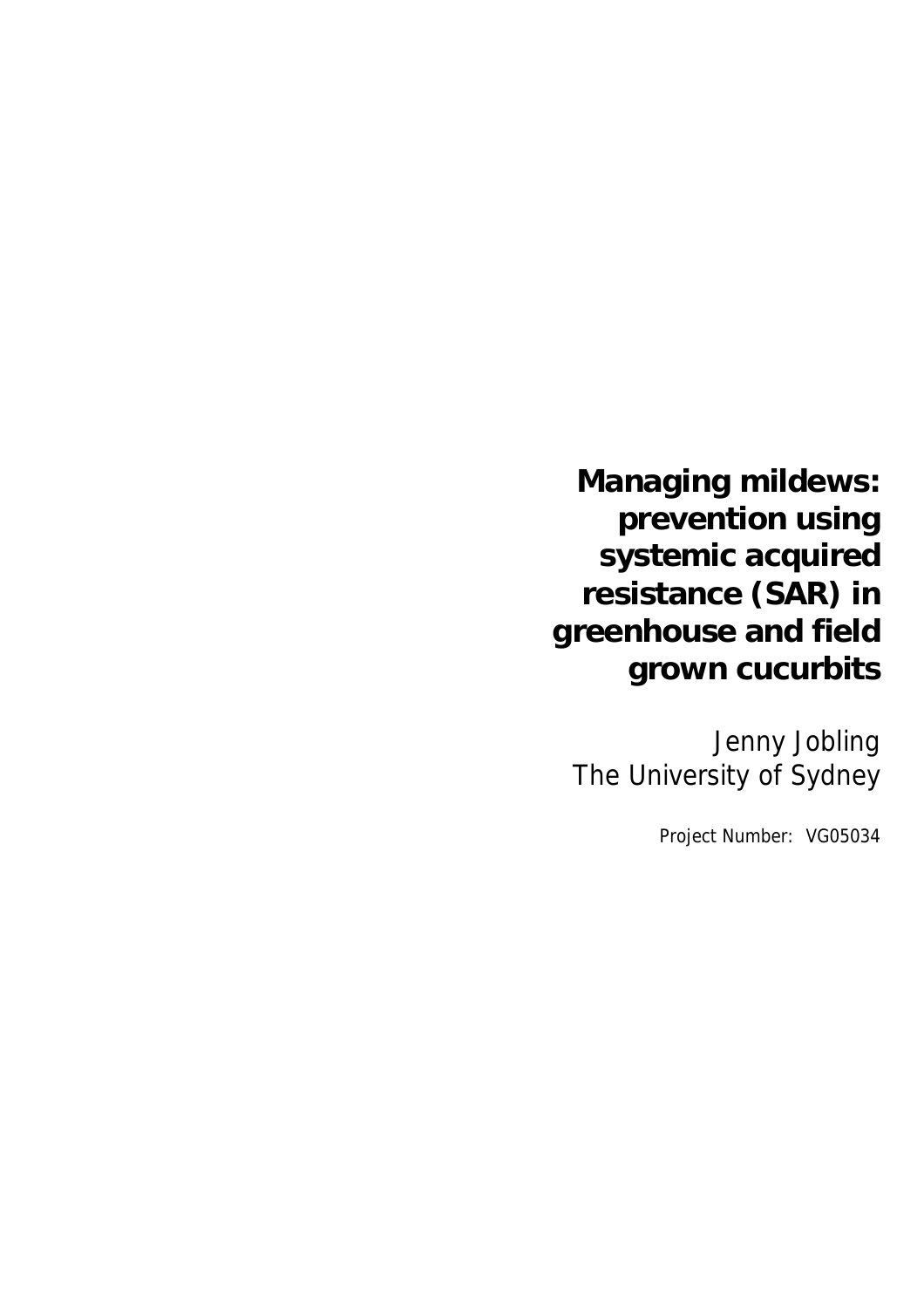#### **VG05034**

This report is published by Horticulture Australia Ltd to pass on information concerning horticultural research and development undertaken for the vegetables industry.

The research contained in this report was funded by Horticulture Australia Ltd with the financial support of the vegetable industry.

All expressions of opinion are not to be regarded as expressing the opinion of Horticulture Australia Ltd or any authority of the Australian Government.

The Company and the Australian Government accept no responsibility for any of the opinions or the accuracy of the information contained in this report and readers should rely upon their own enquiries in making decisions concerning their own interests.

ISBN 0 7341 1686 1

Published and distributed by: Horticultural Australia Ltd Level 7 179 Elizabeth Street Sydney NSW 2000 Telephone: (02) 8295 2300 Fax: (02) 8295 2399 E-Mail: horticulture@horticulture.com.au

© Copyright 2008

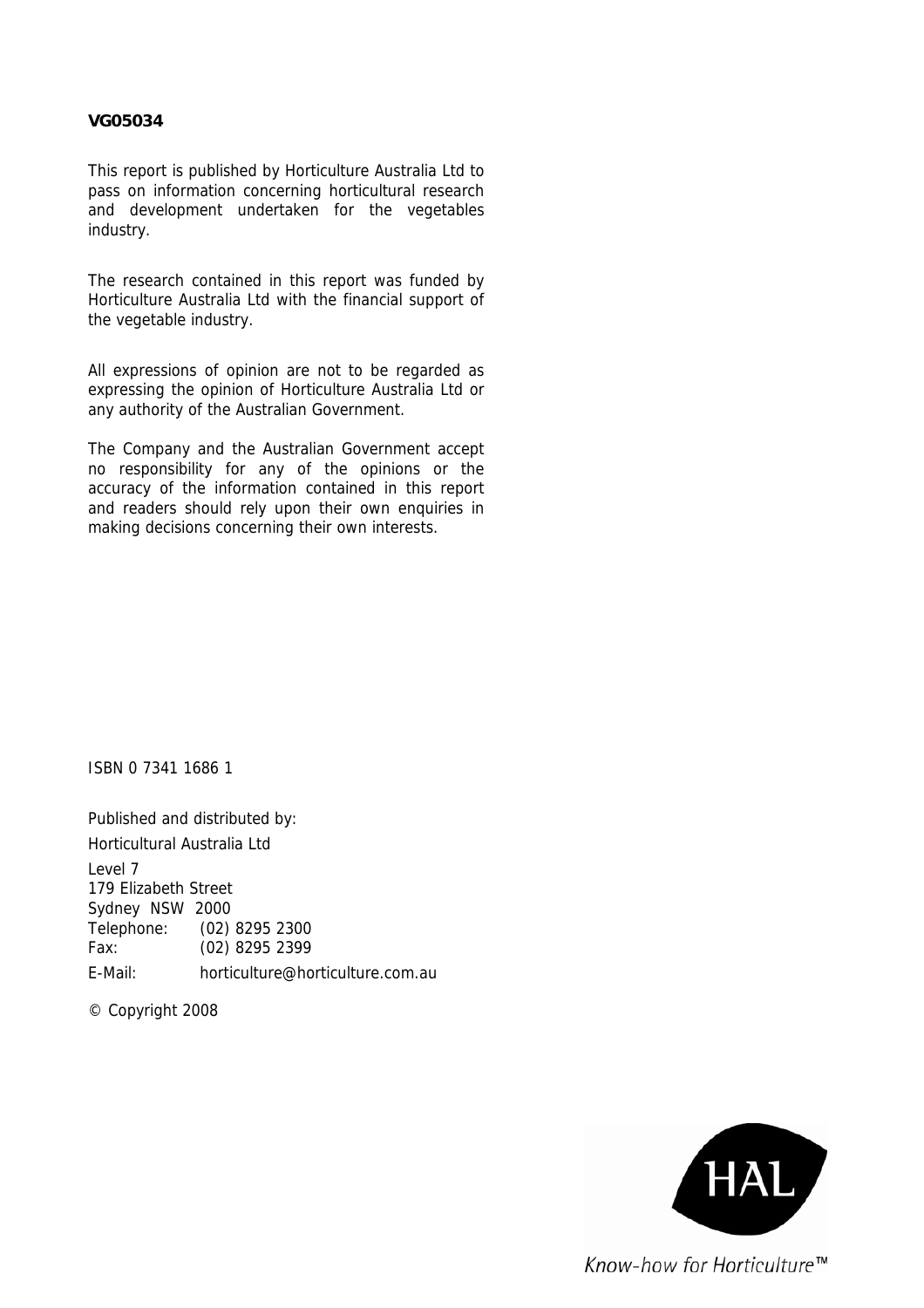

## Horticultural Australia Ltd Final Report

VG05034 Managing mildews: prevention using systemic acquired resistance (SAR) in greenhouse and field grown cucurbits

Prepared by Jenny Jobling, University of Sydney

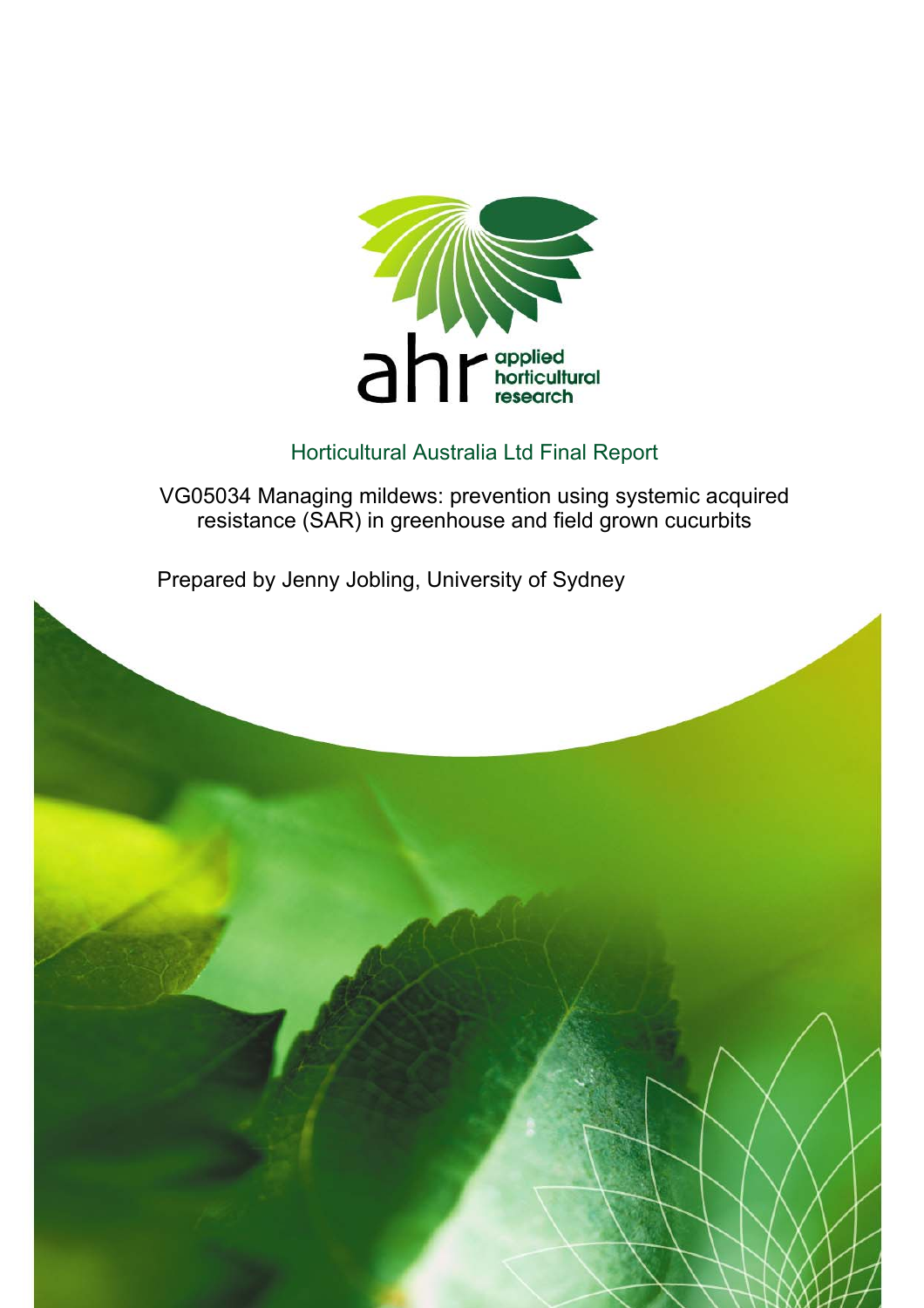



VG05034 Managing mildews: prevention using systemic acquired resistance (SAR) in greenhouse and field grown cucurbits.

- Project Leader: Dr Jenny Jobling AHR, PO Box 3114 Bundeena NSW 2230 Australia [jenny@ahr.com.au](mailto:jenny@ahr.com.au)
- Collaborators: Dr Robyn McConchie, Faculty of Agriculture, Food and Natural Resources, University of Sydney, NSW 2006 [r.mcchonchie@usyd.edu.au](mailto:r.mcchonchie@usyd.edu.au)

 Dr Anowarul Bokshi, Faculty of Agriculture Food and Natural Resources, University of Sydney NSW 2006 [a.bokshi@usyd.edu.au](mailto:a.bokshi@usyd.edu.au)

This project was a levy funded project.

Any recommendations contained in this publication do not necessarily represent current Horticulture Australia policy. No person should act on the basis of the contents of this publication, whether as to matters of fact or opinion or other content, without first obtaining specific, independent professional advice if the matters set out in this publication.



`





**2**

**AHR**  PO Box 3114 Bundeena NSW 2230 Australia **phone** +61 2 9527 0826 **fax** +61 2 9544 3782

Confidential communication. The information contained in this report is confidential, may contain legally privileged information and remains the property of Applied Horticultural Research.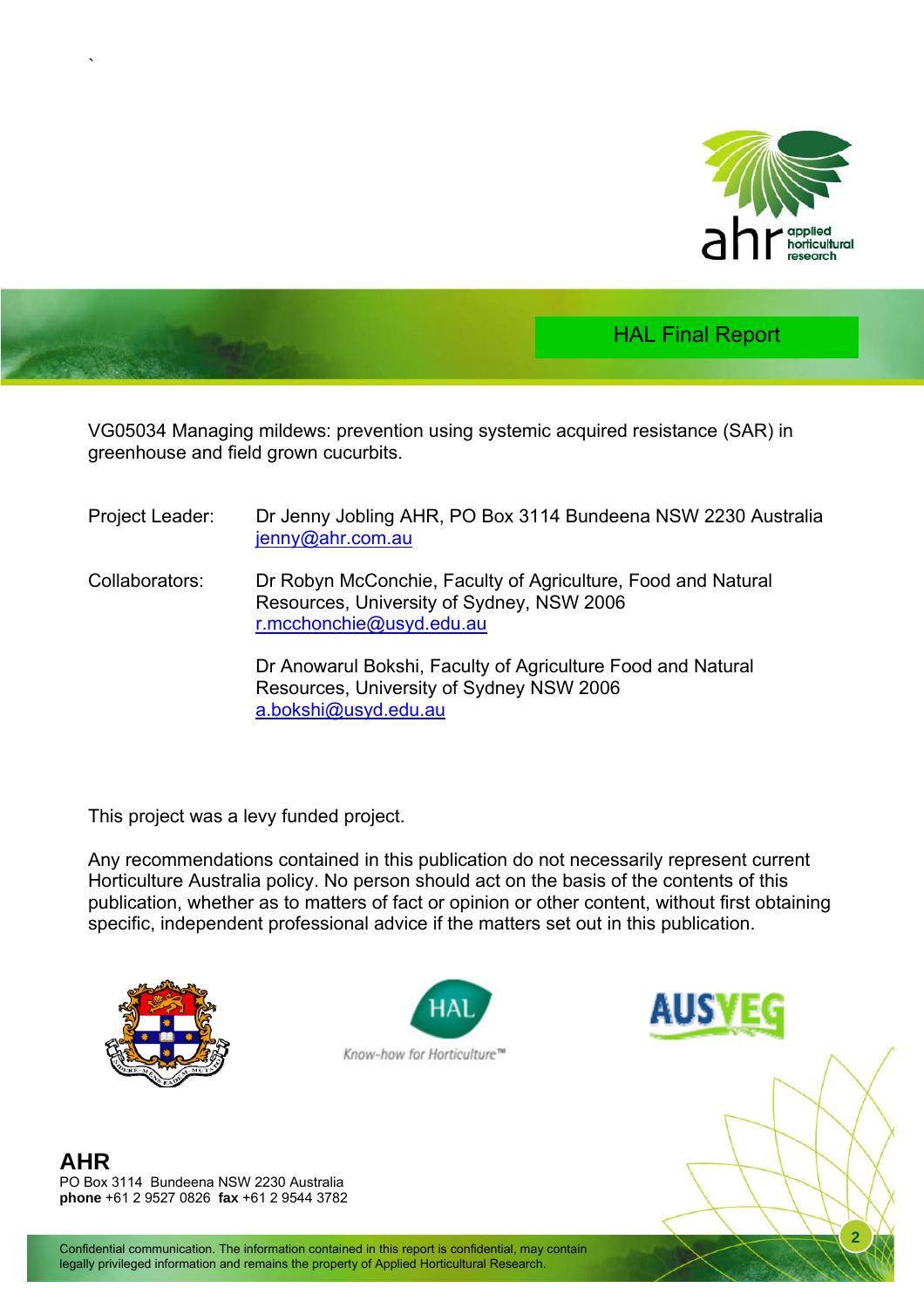# Table of Contents

| 1 <sub>1</sub><br>2. | Glasshouse Screening of SAR Elicitors for powdery mildew control on cucumber7<br>GRAS chemicals for the control of powder mildew of Glasshouse hydroponic      |  |
|----------------------|----------------------------------------------------------------------------------------------------------------------------------------------------------------|--|
| 3.<br>4.             | Glasshouse Screening of SAR Elicitors for powdery mildew control on zucchini10                                                                                 |  |
| 5.                   | Second field trial with SAR and GRAS chemicals to control powdery mildews of                                                                                   |  |
|                      |                                                                                                                                                                |  |
| 1.<br>2.             | Glasshouse Screening of SAR Elicitors for powdery mildew control on cucumber15<br>GRAS chemicals for the control of powder mildew of glasshouse hydroponic     |  |
| 3.<br>4.<br>5.       | Glasshouse Screening of SAR Elicitors for powdery mildew control on zucchini17<br>Second field trial with SAR and GRAS chemicals to control powdery mildews of |  |
|                      |                                                                                                                                                                |  |
|                      |                                                                                                                                                                |  |
|                      |                                                                                                                                                                |  |

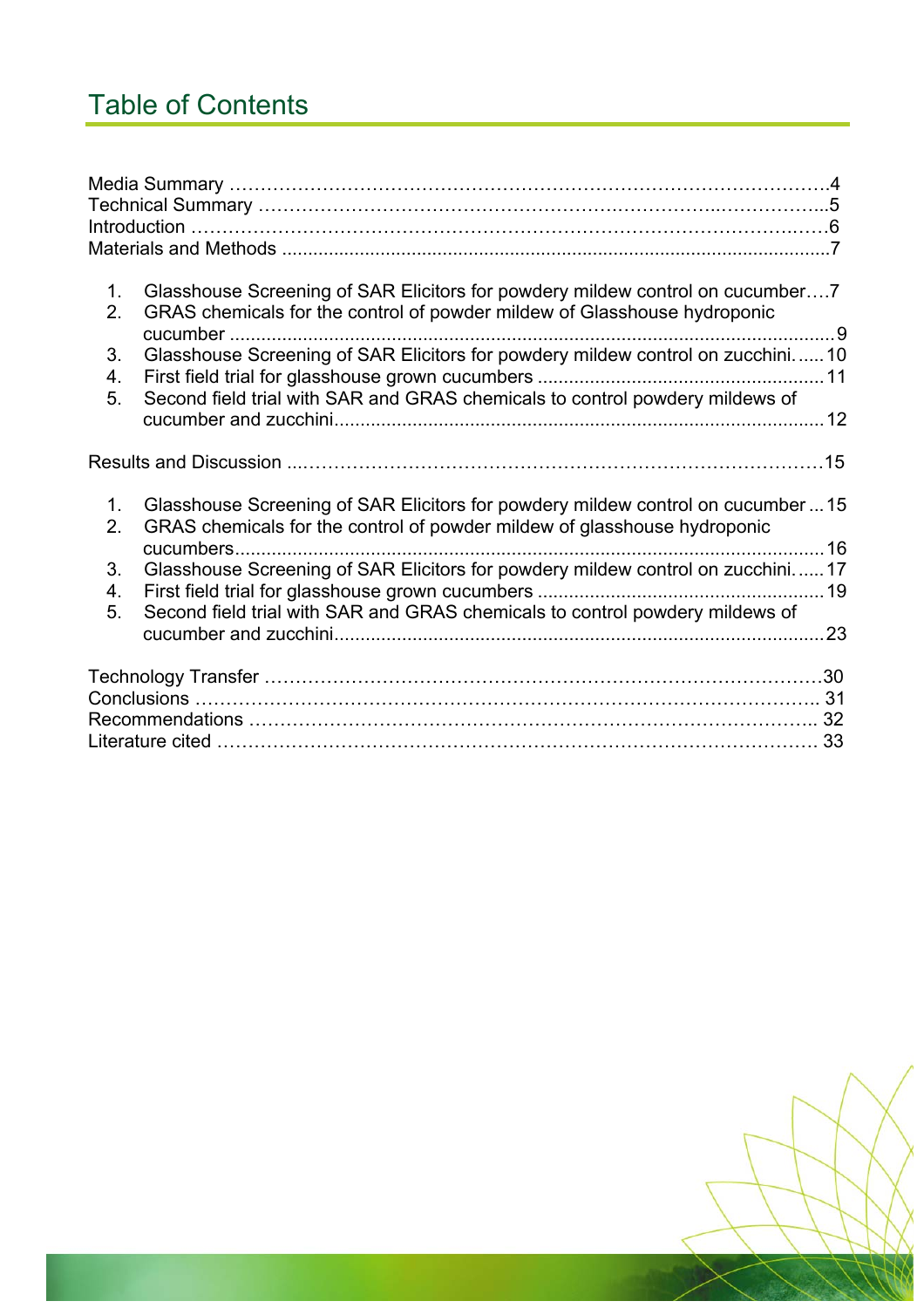`

Powdery mildew causes serious problems for many horticultural crops, especially when it covers the leaves of the plant and as a result the plant doesn't produce fruit which means a reduced return for the grower.

This project aimed to search for new ways to control powdery mildew in cucumber and zucchini crops. The strategy investigated incorporated integrated pest management and safe chemicals that boost the plant's natural defence systems. These chemicals induce systemic acquired resistance (SAR) in plants so that they are ready to fight a pathogen when it attacks. Systemic acquired resistance could allow growers to minimise the number of chemical applications in a season, without compromising crop yield.

The results showed that the disease control using this method was excellent for cucumbers. However the response was not as dramatic for zucchini. The results also showed that good agronomic practices were critical with healthy plants responding much better to the program than those that were compromised by such things as lack of water or nutrients.

At the moment, many of the chemicals used in these trials are not registered for use on Horticultural crops in Australia. However, it may be possible to apply for minor use permits for these chemicals (Bion<sup>®</sup>, Rezist<sup>®</sup> and Milsana<sup>®</sup>) to allow this work to continue. If more Australian efficacy data is collected then the case for registration may be able to put to APVMA in the future.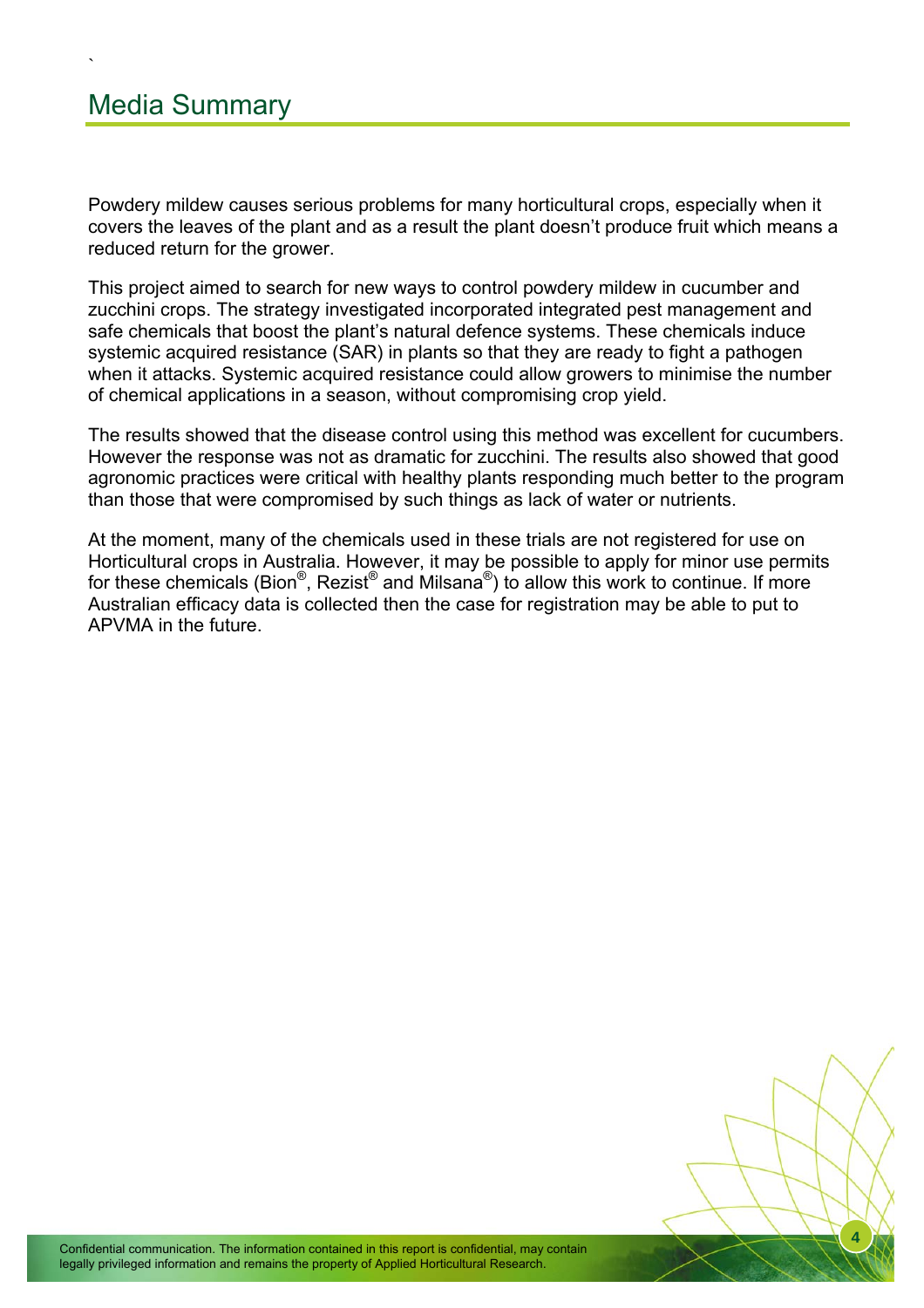## Technical Summary

`

The efficacy of Bion<sup>®</sup>, Milsana<sup>®</sup> and Rezist<sup>®</sup> along with conventional fungicides was evaluated for the control of powdery mildew of cucumber and zucchini.

All the chemicals significantly reduced powdery mildew of both the crops in glasshouse as well as in field conditions.

Bion<sup>®</sup> and Rezist<sup>®</sup> induced increased activity of the chitinase enzyme in the plants but Milsana® did not. Induced chitinase activity is an indicator for the induction of a systemic response in the plant. Bion® and Rezist® were confirmed as inducers of SAR whereas; the mode of action of Milsana® is still not clearly understood.

The results showed that powdery mildew in cucumber can be effectively controlled by two applications of either of the chemicals under low disease pressure or when disease symptoms occur in the later stages of crop development. Under high disease pressure and with the early appearance of powdery mildew the rotational application of the chemicals was the most successful control method.

It is important to note that multiple applications of Bion® on cucumber, adversely affected plant growth which resulted in lower fruit yield. This effect was prevented when Milsana<sup>®</sup> and Bion<sup>®</sup> were applied in a weekly rotation. In fact this treatment controlled powdery mildew much better than the conventional fungicide used.

The results for zucchini were not as significant as they were for cucumbers. The application of Bion® and Rezist® increased the chitinase activity in zucchini but the level of visual disease control was highly variable between replicates. As a result the treatment effects were not statistically significant. More work is required on zucchini.

Among the three chemicals Bion<sup>®</sup> provided consistent and long lasting protection from powdery mildew. In comparison the protection from Milsana® and Rezist® was less consistent and persisted for a shorter time. The most promising treatment was the use of Milsana® and Bion® in weekly rotation.

**5**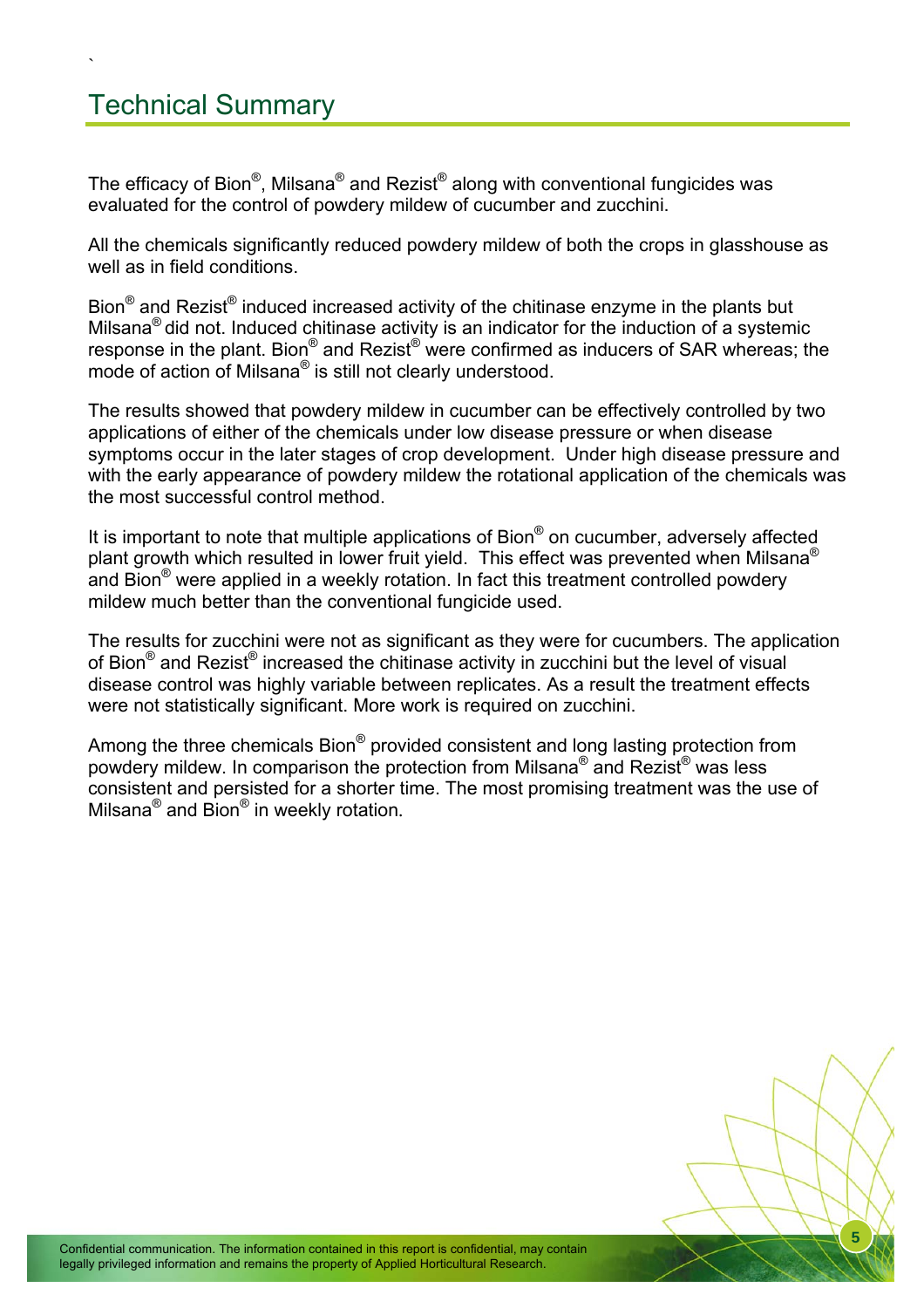## **Introduction**

`

Powdery mildew is a destructive disease of greenhouse and field-grown cucurbits in Australia (Lathem and Priest, 1989). The disease is currently controlled by using fungicides (Kelly, 2007). There are many problems associated with the use of synthetic fungicides. For example, in recent years there has been an increase in pathogen resistance to commonly used synthetic fungicides (McGrath, 2001). The major group of systemic fungicides has been reported to develop resistant strains of powdery mildew within a few years of field use (O'Brien, 1994). There is also increasing community concern for threats to human health and the unpredictable economic or environmental consequences resulting from the use of synthetic fungicides (Kirrane *at al*., 2005; Schirra *et al*. 2000). As a result there is an increased research effort investigating alternatives for synthetic fungicides.

The use of the systemic resistance of plants induced by the application of chemical elicitors is emerging as a promising alternative for disease control in plants (Hammerschmidt and Yang-Cashman, 1995). Systemic resistance acts by stimulating local and systemic accumulation of defence-related compounds that are responsible for increased disease resistance of the plant (Raskin, 1998). A number of chemical elicitors such as Bion®, Rezist<sup>®</sup> and Milsana<sup>®</sup> are being tested for use against various crop diseases. Some of these elicitors are registered for commercial use in field crops.

There are number of benefits for using chemical elicitors for the control of plant diseases but at the same time there are some adverse effects which limit their commercial use. For example it has been reported that treatment with Bion® can cause early senescence, stunting in plant growth and a compromised yield (Bokshi *et al* 2006; Heil *et al*, 2000). More work is required to investigate why this variable response occurs and how it might be minimised under commercial conditions.

Many researchers are working in the area investigating systemic acquired resistance. Agostini *et al*. (2003) reported that Rezist® is a chemical elicitor which partially suppresses plant disease by inducing systemic resistance. Another disease control option being investigated is Milsana® which has been reported to induce systemic resistance without any adverse effect on plant growth and yield (Konstantinidou-Doltsinis *et al*. 2006).

The objectives of this study were to (i) evaluate the efficacy of chemicals elicitors against powdery mildew with systemic induction of antifungal enzymes, (ii) to explore options for improving the consistency of disease control using elicitors of SAR and (iii) to evaluate these control methods under commercial field conditions. In this report, we provided the first field data for the use of Bion®, Milsana® and Rezist® under commercial conditions for the control of powdery mildew on cucumber and zucchini crops.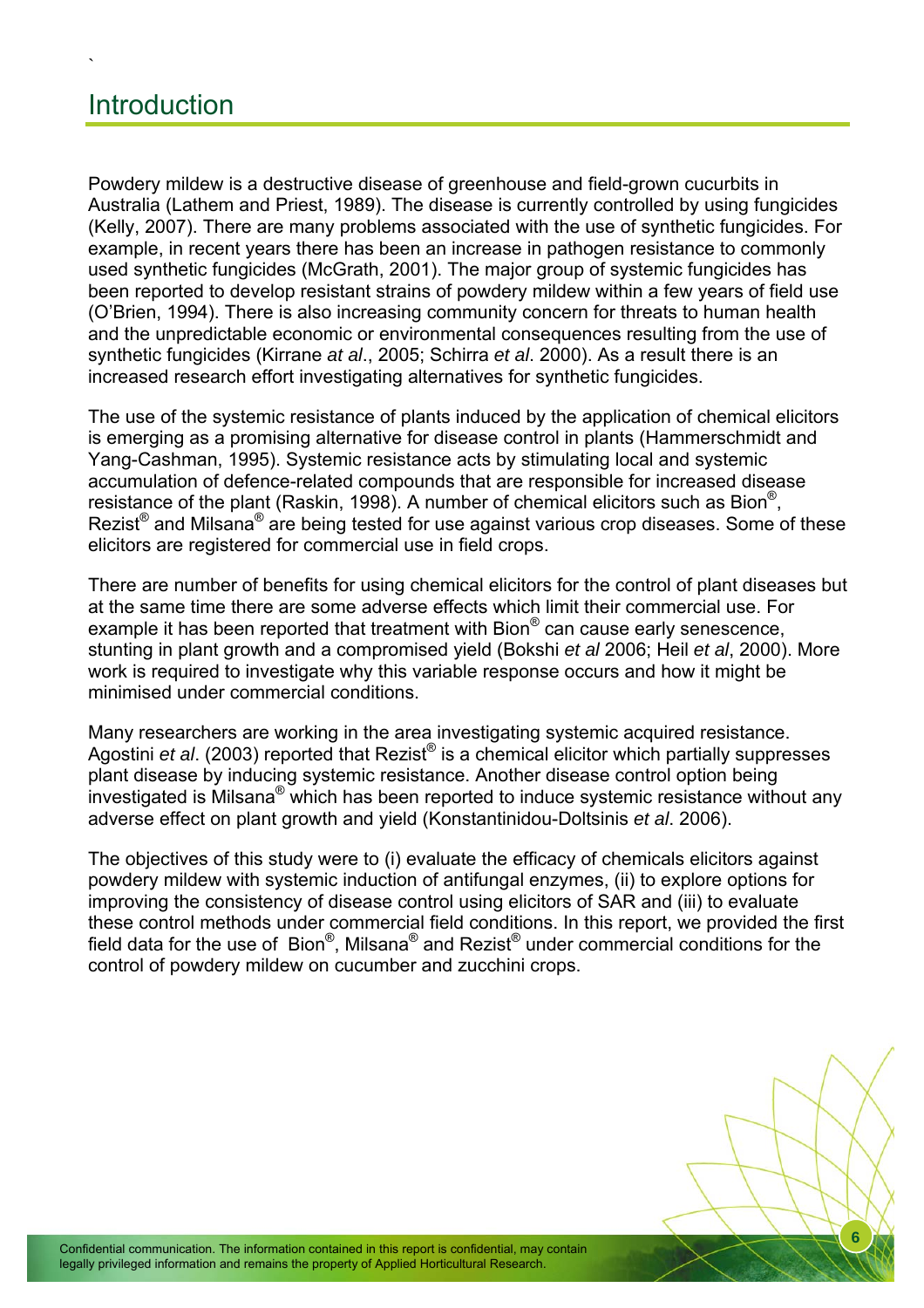## Materials and Methods

#### *Chemicals:*

<span id="page-8-0"></span>`

Bion® was provided by Syngenta, Basel, Switzerland, Milsana® from P J Margo Pvt Ltd, Bangalore, India, Rezist® from Stoller enterprises, Houston, while the fungicide Amistar® was from Syngenta, Australia and Triad 125® from Farmoz Pty Ltd, Australia.

### *1. Glasshouse Screening of SAR Elicitors for powdery mildew control on cucumber*

Cucumbers, cultivar Lancelot were grown in 5 litre pots containing commercially prepared potting mix. Five seeds were planted in each pot and there were 4 pots per treatment representing 4 replicates.

Three week old seedlings with fully developed first true leaves were sprayed with the followingtreatments:

#### **Treatments**

- 1. Bion® 100 ppm
- 2. Bion® 50 ppm
- 3. Rezist® 44 ppm
- 4. Rezist® 22 ppm
- 5. Milsana® 1%
- 6. Silicate 500 ppm
- 7. Water

A second spray of the chemicals was applied one week later.

Bion<sup>®</sup> 100 ppm and Rezist<sup>®</sup> 44 ppm were found to be phytotoxic after the first spray and both chemicals severely damaged the foliage. For the second application these treatments were omitted.

The effects of the remaining chemicals were assessed through challenge inoculation on the treated leaves as well as histology of the leaf tissue for fungal growth and accumulation of antifungal compounds (phenolics).

One week after the second spray the  $2^{nd}$  and  $3^{rd}$  leaves were detached from the plants and placed into the Petri dish chambers. There were 12 detached leaves for each of the treatments. The detached leaves then challenged with powdery mildew and incubated at 24°C. The challenged leaves were scored every alternate day under the microscope for fungal growth and disease severity. On the  $4<sup>th</sup>$  day after inoculation there were visible (microscopically) infection on the water control treatment. At this time leaf discs were cut from two of the challenged leaves for each treatment to perform histological studies. Cut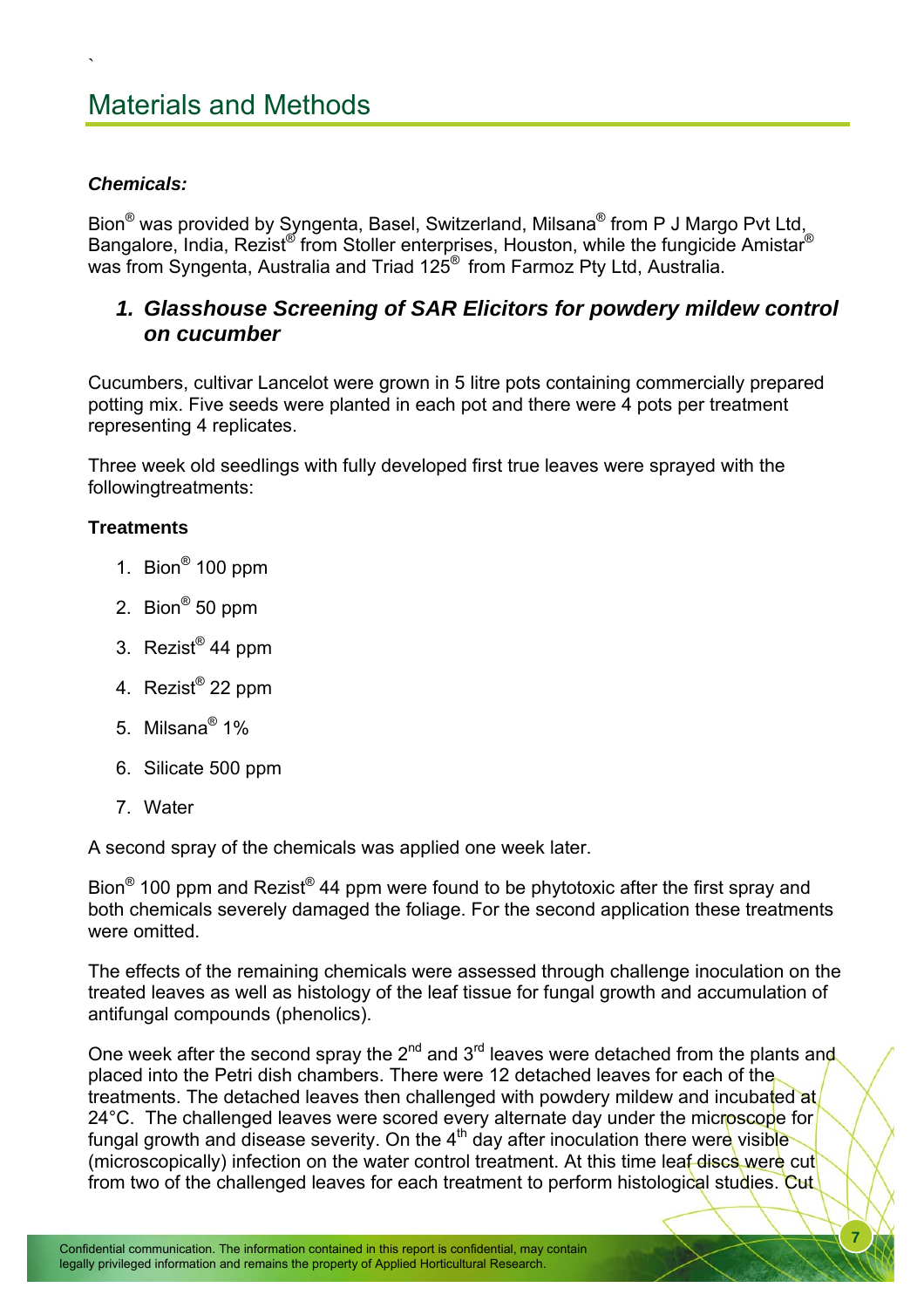leaf discs were fixed for clearing by using the mixture of ethanol and glacial acetic acid (3:1). The cleared leaf discs were stained with toluidine blue (0.5%) and trypan blue (0.05%) for the examination of fungal growth and accumulation of phenolics in response to fungal invasion.

The other detached leaves were examined on the  $12<sup>th</sup>$  day after inoculation under the light microscope to score the level of infection and colony development. Microscopic observation and scoring was performed on section 4 and 5 (middle sections) of the 7 sections of the leaf as shown in the Figure 1. The severity of infection and colony development was scored by using a scale of 1 to 5 where  $1 = no$  sign of infection;  $2 = only$  few infection with very little growth of the fungal mycelium (unbranched); 3 = few infections, fungal mycelium developed and branched around the infection site but no sporulation occurred; 4 = well established infection, abundant mycelium growth with sporulation covering about half of the area under observation; 5 = established disease with fungal colony and visible without microscope.

Leaf samples were also collected one week and three weeks after the second spray for the analysis of chitinase enzyme activity which is a marker for an induced systemic response.



**Figure 1**. Sections on the leaf for scoring infection of powdery mildew using the light microscope as surface hyphae of powdery milder are not present on cucumbers.

#### *Chitinase assay:*

`

Third and fourth leaves of two plants were harvest one week after the second spray for analysis of chitinase activity. The chitinase activity was assayed according to Bokshi *et al.* (2005). Frozen samples of leaf (0.3 g leaf fresh weight (FW)) were ground in a mortar with liquid nitrogen after adding 1% (w/w) PVPP. The tissue was homogenised in 1 ml 50 mM potassium acetate buffer, pH 5.0 containing 1 mM EDTA. Reduced glutathione (5 mM) was added to the buffer on the day of extraction. The homogenates were centrifuged at 9000 g for 10 min at room temperature (20°C) and the supernatants were transferred to microcentrifuge tubes for enzyme or protein assays.

A 0.2 ml aliquot of the supernatant was placed in a 2 ml micro-tube with 0.1 ml 0.1 M potassium acetate buffer, pH 5.0. Tubes were equilibrated in a water bath at 37 $\mathrm{^{\circ}C}$  for approx. 5 min. The reaction was started by adding 0.1 ml aqueous CM-Chitin-RBV (2 mg m<sup>-1</sup> solution; Loewe Biochemica, Sauerlarch, Germany). After 10 min, the reaction was terminated by adding 0.1 ml 2M HCl which precipitated the undegraded substrate. The tubes were cooled on ice for approx. 10 min, and then centrifuged for 5 min at 9000 g. The absorbance of the supernatant was measured at 545 nm against an acetate buffer blank.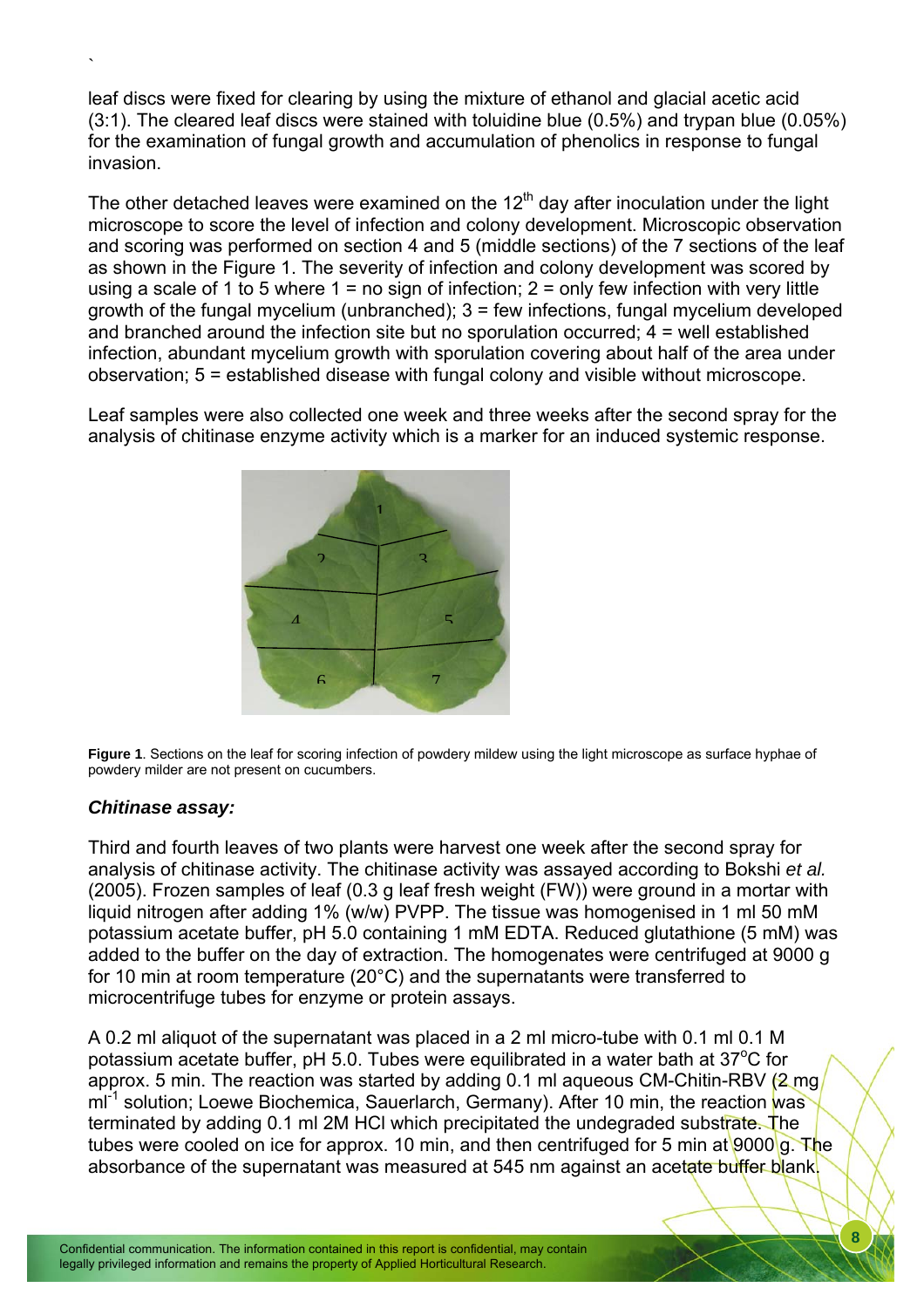Results were calculated using a linear equation derived from standard curve of the absorbance of serial dilutions of standard pure chitinase from Sigma Chemical Co., St Louis, MO, USA (product number C6137). The specific activity of chitinase was expressed as mUnits mg<sup>-1</sup> of total soluble protein.

#### *Protein determination*:

<span id="page-10-0"></span>`

Protein contents in crude extracts for chitinase assays were determined by the Bradford method (Bradford, 1976) using bovine serum albumin as standard.

## *2. GRAS chemicals for the control of powder mildew of Glasshouse hydroponic cucumber*

Cucumbers, cultivar Sultana were grown using a hydroponic system and were treated with SAR and GRAS chemicals for the control of powdery mildews in glasshouse conditions. There were 18 plants per treatment in 6 replicated blocks (108 plants in total, Figure 5). There were two tanks to supply water with nutrient to the plants. One tank was for supplying the recommended nutrients only and the other was the recommended nutrients plus 100 ppm of silicate from potassium silicate (AgSil® 25A from PQ Australia Pty Ltd). At the  $4<sup>th</sup>$ leaf stage the plants were treated with the first application of chemicals. The following SAR and GRAS chemicals were used:

| 1. Timorex <sup>®</sup> 1%      | <b>GRAS</b> chemical | Spray      |
|---------------------------------|----------------------|------------|
| 2. Thiovit 2%                   | <b>GRAS</b> chemical | Spray      |
| 3. Bion® 50 ppm                 | <b>SAR chemical</b>  | Spray      |
| 4. Silicate 100 ppm             | <b>SAR</b> chemical  | Hydroponic |
| 5. Amistar <sup>®</sup> $0.5\%$ | fungicide            | Spray      |
| 6. Water                        |                      | Spray      |

At the time of first spray most of the plants were infected with powdery mildew. The chemicals were applied to the plants at 10 days intervals using a pack back air sprayer. The foliage of the Bion® treated plants were severely damaged after the second application due to phytotoxicity of the chemical. No further Bion® treatments were applied to those plants.

The development of powdery mildew was examined 10 days after the  $2<sup>nd</sup>$  spray by checking for visible colonies on all leaves from the first true leaf upward. The disease severity on each leaf was scored by using a 1-5 scale where  $1 =$  no visible colony;  $2 =$  few visible powdery mildew colonies;  $3$  = several visible powdery mildew colonies covering up to  $15\%$ of the leaf area;  $4 =$  powdery mildew colonies covering 16-40% leaf area and  $5 =$  powdery mildew colonies covering more than 40% of the leaf area.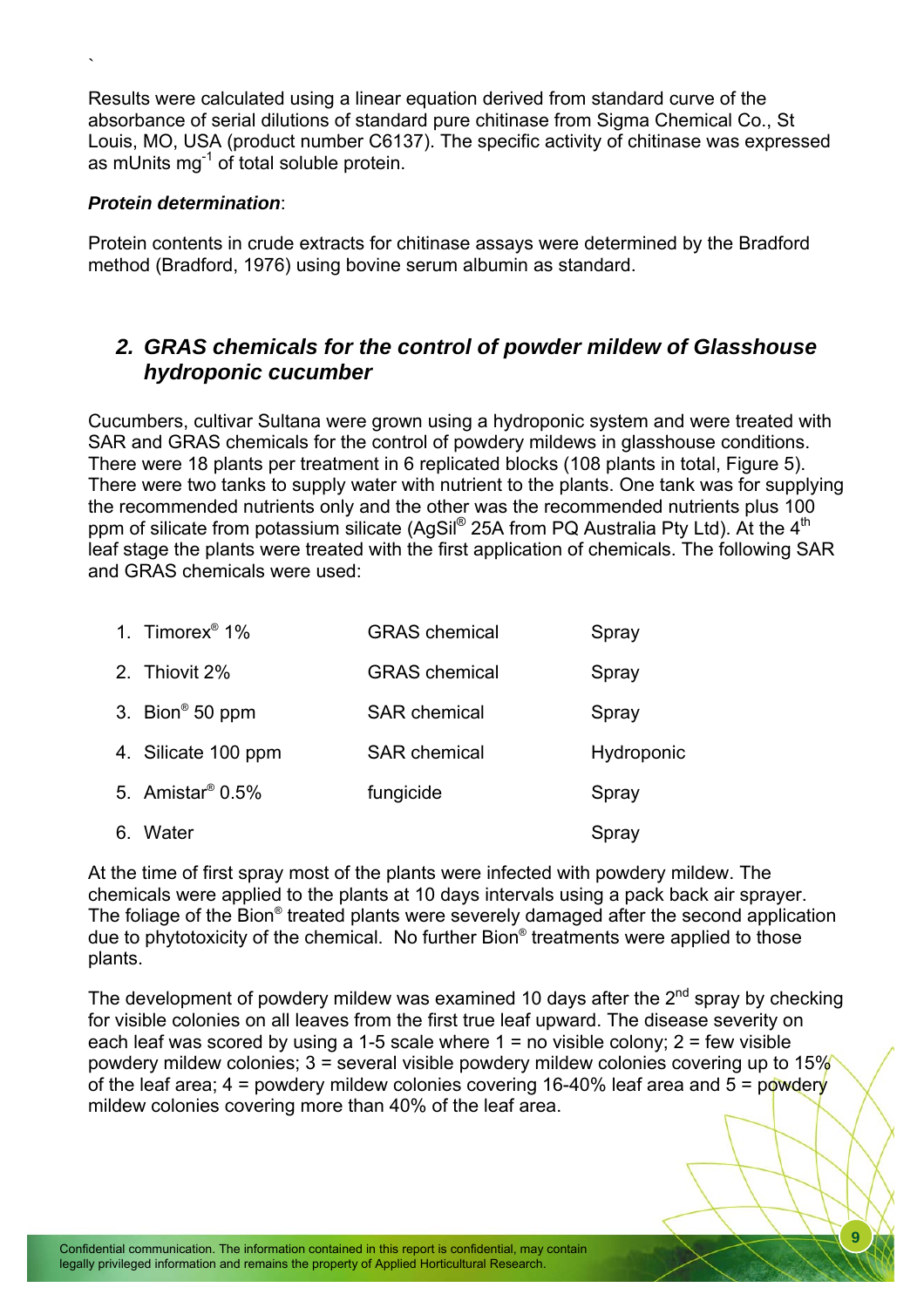The firmness of the fruit was tested on 3 fruit per replication. For the firmness, skin of the fruit was peeled off at the middle of the fruit at two opposite sides and measured by using a penetrometer.

The activity of the chitinase enzyme was also measured using the method described previously.

## *3. Glasshouse Screening of SAR Elicitors for powdery mildew control on zucchini.*

Zucchini, cultivar Columbia from South Pacific Seeds were grown in 8 litre pots containing commercially prepared potting mix. Four seeds were planted in each pot and there were 4 pots per treatment representing 4 replicates. Two week old seedlings with fully developed first true leaves were sprayed with following SAR chemicals:

1. Bion® 50 ppm

<span id="page-11-0"></span>`

- 2. Rezist® 22 ppm
- 3. Milsana® 1%
- 4. Silicate 500 ppm
- 5. Water

A second spray of the chemicals was applied one week later. The development of powdery mildew from natural infection in the glasshouse was assessed two weeks after the  $2^{nd}$  spray using a severity scale of 1-5 where,  $1 =$  no visible colony;  $2 =$  few visible powdery mildew colonies; 3 = several visible powdery mildew colonies covering up to 15% of the leaf area; 4 = powdery mildew colonies covering 16-40% leaf area and 5 = powdery mildew colonies covering more than 40% of the leaf area.

The samples for chitinase assay were collected one week after the second spray by harvesting the  $3<sup>rd</sup>$  emerging leaf of the plants. A second leaf sample was collected three weeks after the second spray by harvesting the third emerging leaf. The chitinase was assayed as described previously.

Confidential communication. The information contained in this report is confidential, may contain legally privileged information and remains the property of Applied Horticultural Research.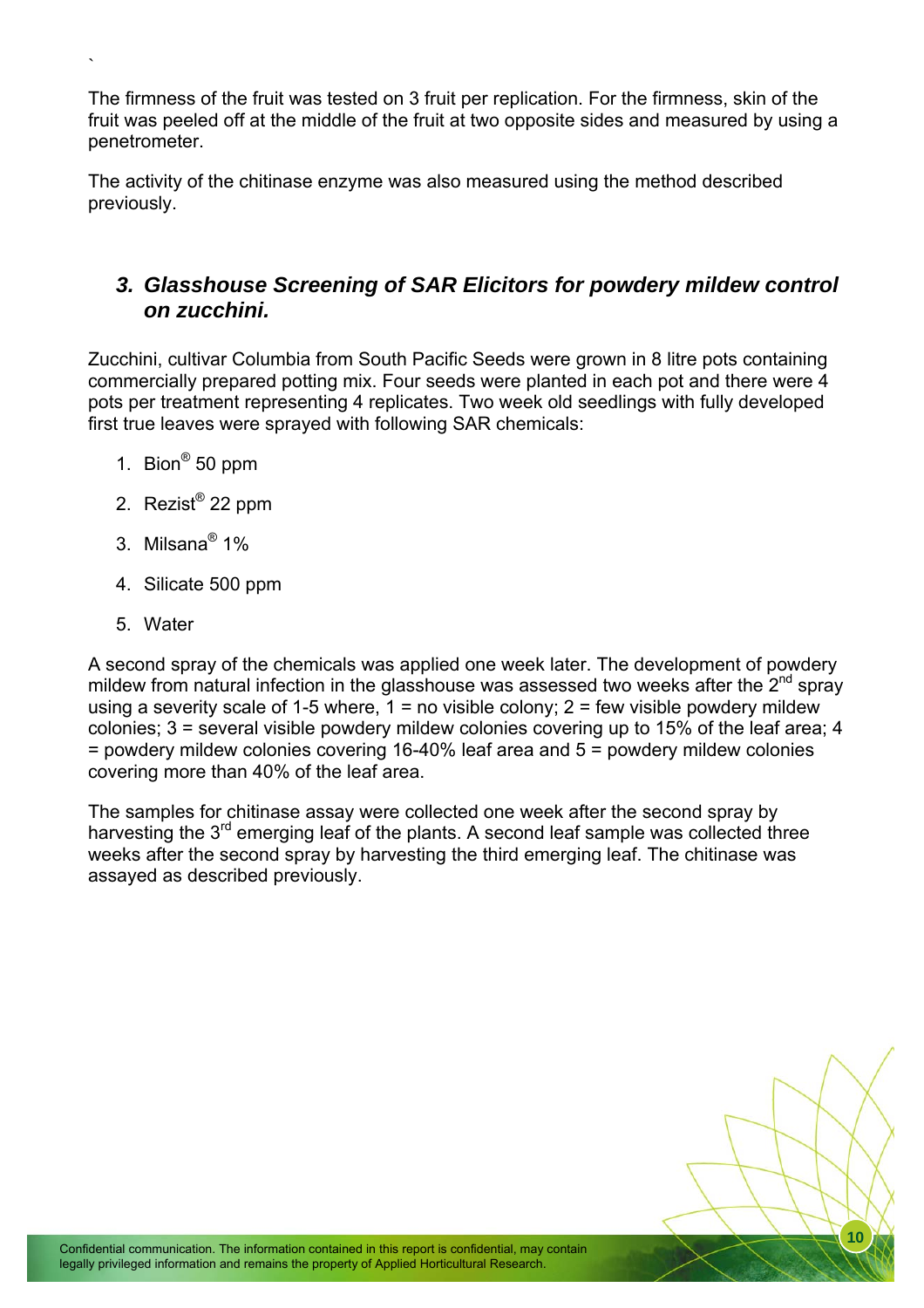## *4. First field trial for glasshouse grown cucumbers*

For this trial cucumber plants, cultivar Sultan on a commercial property were grown in a poly tunnel at Kemps Creek south west of Sydney (November 2006). The plants were grown in bags of potting mix and were watered regularly using a hydroponic growing system.

#### **Treatments**

<span id="page-12-0"></span>`

The plants were treated with SAR chemicals for the control of powdery mildew (PM). Five week old plants at the early stage of bearing were sprayed with the following chemicals:

- 1. Bion® 25 ppm
- 2. Rezist® 22 ppm
- 3. Milsana® 1%
- 4. Fungicide (Amistar + Triad 125)
- 5. Water
- 6. Bion® (one application)
- 7. ReZist® (one application)

The chemicals were sprayed at fortnightly intervals. At the time of first spray the plants were growing vigorously and no powdery mildew was observed. Due to the lack of disease symptoms the fungicide treatment was not applied for the first spray application, the plants were left untreated. At the time of the second application there was a lot of powdery mildew present. The fungicide treatment plants were sprayed with Amistar<sup>®</sup> @ 0.05% (w/v). However, Amistar® did not control the powdery mildew and so for the next spray application the fungicide treatment plants were sprayed with  $Triad^{\otimes} 125 \otimes 0.2\%$  (v/v).

#### *Experimental Protocol*

The experiment was set up in a poly tunnel with hydroponic cucumbers. The experiment was set up as a completely randomised design in 3 blocks. There were four treatment plants and two buffer plants (Total of 126 plants) with a buffer row either side of the experimental plants.

The plants were sprayed every 14 days and were scored for disease severity and incidence at weekly intervals.

Near the end of the growing season fruit were harvested over a 14 day period (4 harvests) to determine commercial crop yield.

#### *Assessment of the chitinase activity of cucumbers treated with SAR chemicals*

A separate experiment on the same farm in the same poly tunnel was conducted to quantify the intensity and duration of the SAR response. Plants were treated with Bion<sup>®</sup> or Rezist<sup>®</sup> either with a single or multiple spray (fortnightly). There was also a water treatment control.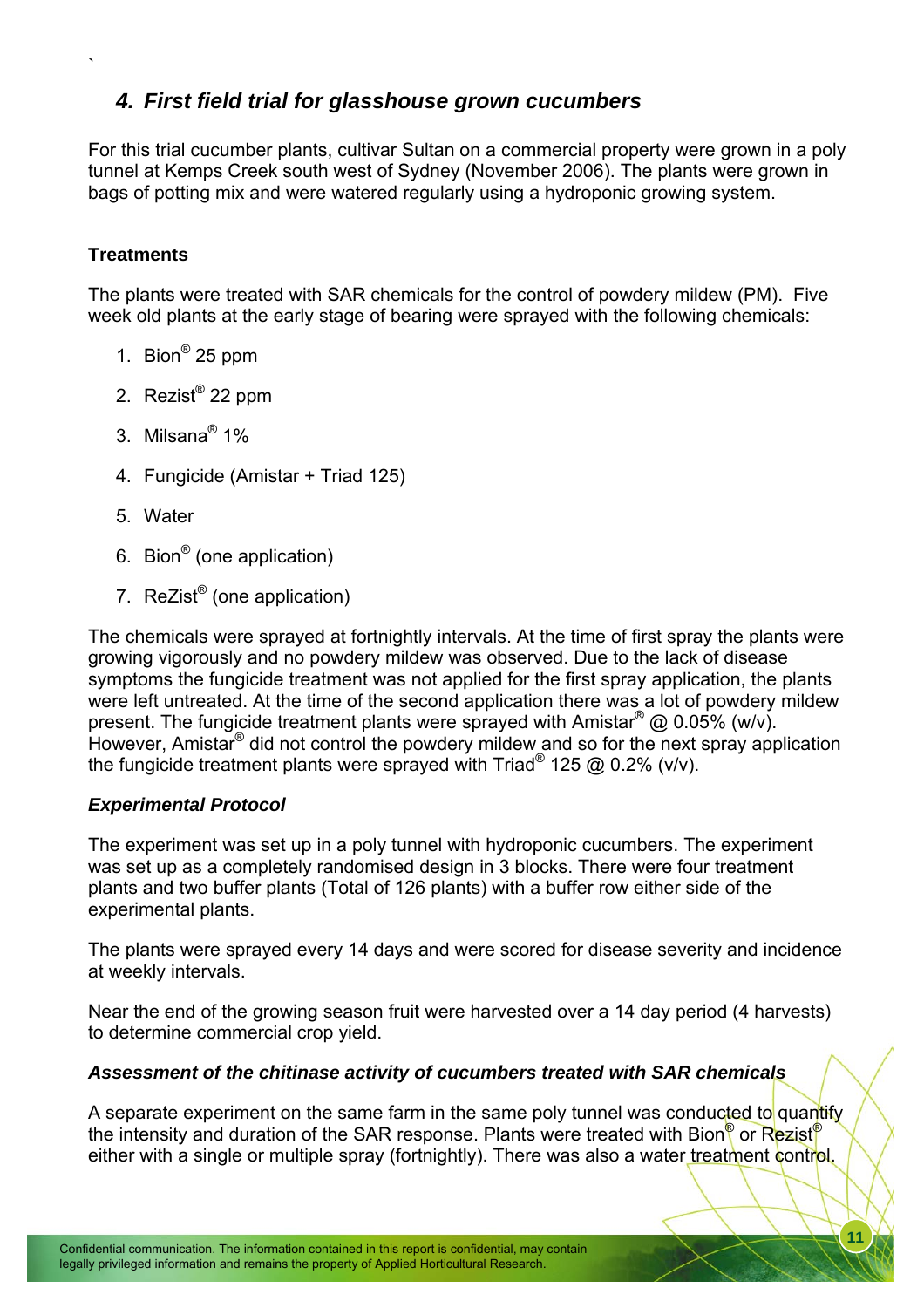Leaf samples that were used for the enzyme assay were taken by harvesting the  $5<sup>th</sup>$  and  $6<sup>th</sup>$ emerging leaves of three plants from each treatment; each plant sample was used as a replicate. Leaf samples were taken at fortnightly intervals including an initial untreated sample and the enzyme activity was measured as describe previously. At the end of the crop the plants were scored for powdery mildew development on  $4<sup>th</sup>$ ,  $5<sup>th</sup>$  and  $6<sup>th</sup>$  emerging leaves using the 1 to 5 scale as described for previous experiments.

## *5. Second field trial with SAR and GRAS chemicals to control powdery mildews of cucumber and zucchini*

#### **Cucumber**

<span id="page-13-0"></span>`

Cucumber cultivar Austin was grown in a polytunnel (greenhouse) using a hydroponic system. The plants were treated with SAR inducing chemicals to determine their efficacy in controlling powdery mildew. The first spray was applied to three week old plants that were at an early stage of flowering. Chemicals applied included, Bion® at 25 ppm, Rezist® at 22 ppm or Milsan® 1% and the control plants were sprayed with fungicide Triad 125 @ 0.75 ml/L with a mixture of Silica Magic<sup>®</sup> (20% soluble reactive silica) @ 100ml/100L which is approximately 200ppm of silica and this was commercial practice. One week later a second application of the chemicals was applied as described below. A third spray with the fungicide was applied three weeks later to all the treatments.

|     | $1st$ spray         | $2nd$ spray | $3rd$ spray |
|-----|---------------------|-------------|-------------|
| 1.  | <b>Bion</b>         | <b>Bion</b> | Fungicide   |
| 2.  | Rezist              | Rezist      | Fungicide   |
| 3.  | Milsana             | Milsana     | Fungicide   |
| 4.  | <b>Bion</b>         | Milsana     | Fungicide   |
| 5.  | Milsana             | <b>Bion</b> | Fungicide   |
| 6.  | Rezist              | Milsana     | Fungicide   |
| 7.  | Milsana             | Rezist      | Fungicide   |
| 8.  | <b>Bion</b>         |             | Fungicide   |
| 9.  | Rezist              |             | Fungicide   |
| 10. | Milsana             | ---------   | Fungicide   |
| 11. | Fungicide (control) | ---------   | Fungicide   |

There were three replications per treatment, with four plants in each replicate. At the time of the first spray the plants were vigorous in growth with a few plants infected with powdery mildew.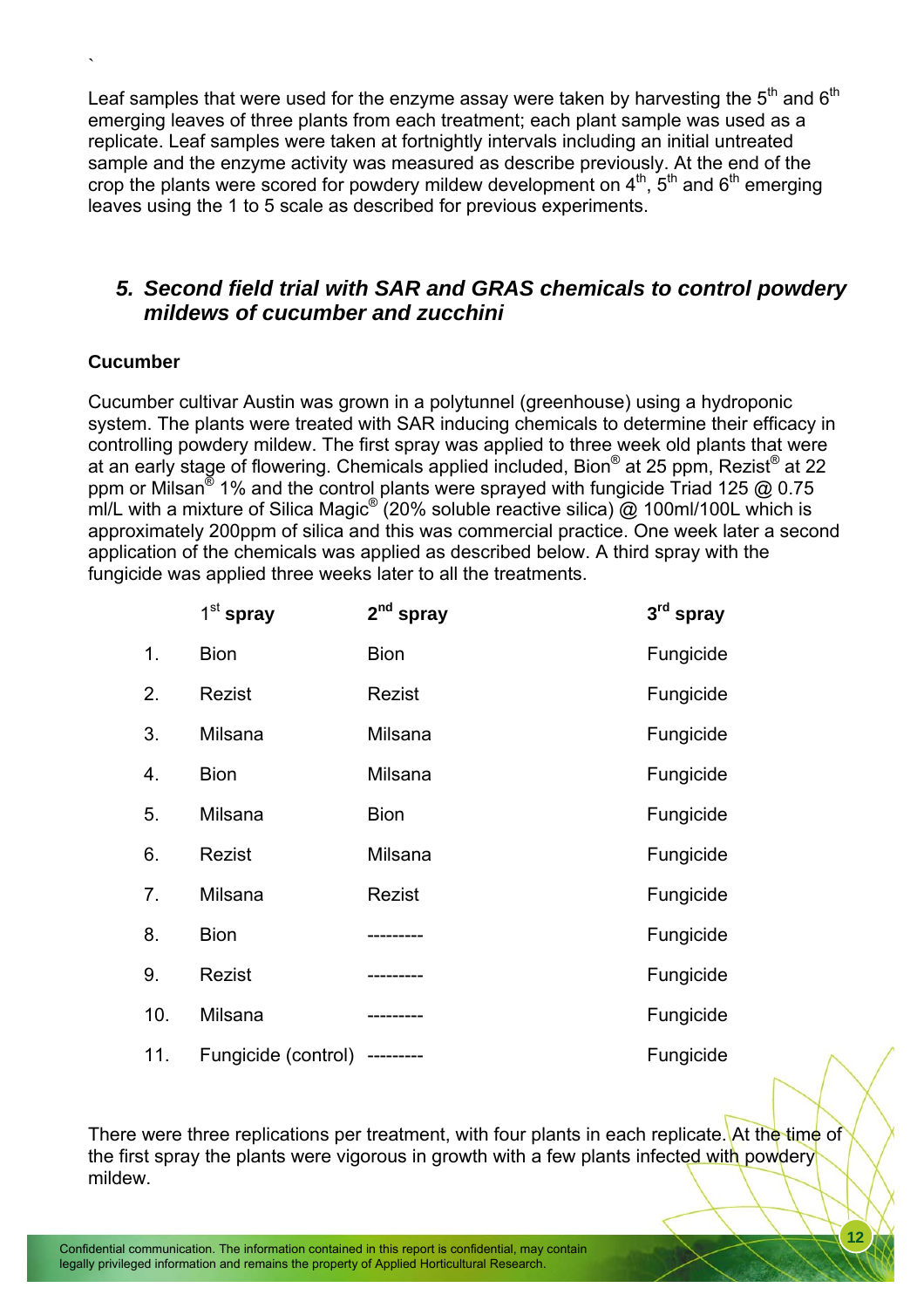The disease severity was scored by examining the leaves of the same growth stages by using a 1-5 scale where  $1 =$  no visible colony;  $2 =$  few visible powdery mildew colonies;  $3 =$ several visible powdery mildew colonies covering up to 15% of the leaf area; 4 = powdery mildew colonies covering 16-40% leaf area and 5 = powdery mildew colonies covering more than 40% of the leaf area. Disease scores were recorded at weekly intervals starting one week after the first spray and continued for the following five weeks.

The induction of resistance was also evaluated by the analysis of the chitinase enzyme activity in the leaf tissue of the treated plants the method has been described previously. Leaf samples from single or multiple sprays of Bion<sup>®</sup>, Rezist<sup>®</sup> and Milsana<sup>®</sup> were collected for enzyme analysis at weekly intervals starting from day 0 for the next 4 weeks. The effects of the SAR chemicals on the crop yield were evaluated by harvesting fruit of marketable size for a two week period with harvests being done every two days.

### *Zucchini*

`

A field experiment was conducted with zucchini var. 'Columbia' to investigate the induction of disease in response to chemical elicitors. The plants were grown on an 80 cm wide bed with an 80cm spacing between the beds. Seven day old seedlings were planted at a spacing of 80 cm. There were three replications per treatment with four plants in each replication. At the time of the first spray application the plants were vigorous in growth and there were visible symptoms of powdery mildew. The chemicals used in the zucchini trial were as follows:

#### **Assessment of powdery mildew control for Zucchini**

- 1. Bion 25 pmm
- 2. Rezist® 22 ppm
- 3. Milsana<sup>®</sup> 1%
- 4. Fungicide (Amistar<sup>®</sup>)
- 5. Water

#### **Assessment of chitinase activity in treated Zucchini**

- 1. Bion<sup>®</sup> 50 ppm multiple
- 2. Bion<sup>®</sup> 50 ppm single (first spray only)
- 3. Bion<sup>®</sup> 25 ppm single (first spray only)
- 4. Rezist<sup>®</sup> 22 ppm single (first spray only)

Assessment of powdery mildew control: The chemicals were first applied on 2 week old seedlings. The second and third sprays of the chemicals were applied 14 and 28 days after the first spray. The disease severity data was taken two and four weeks after the first spray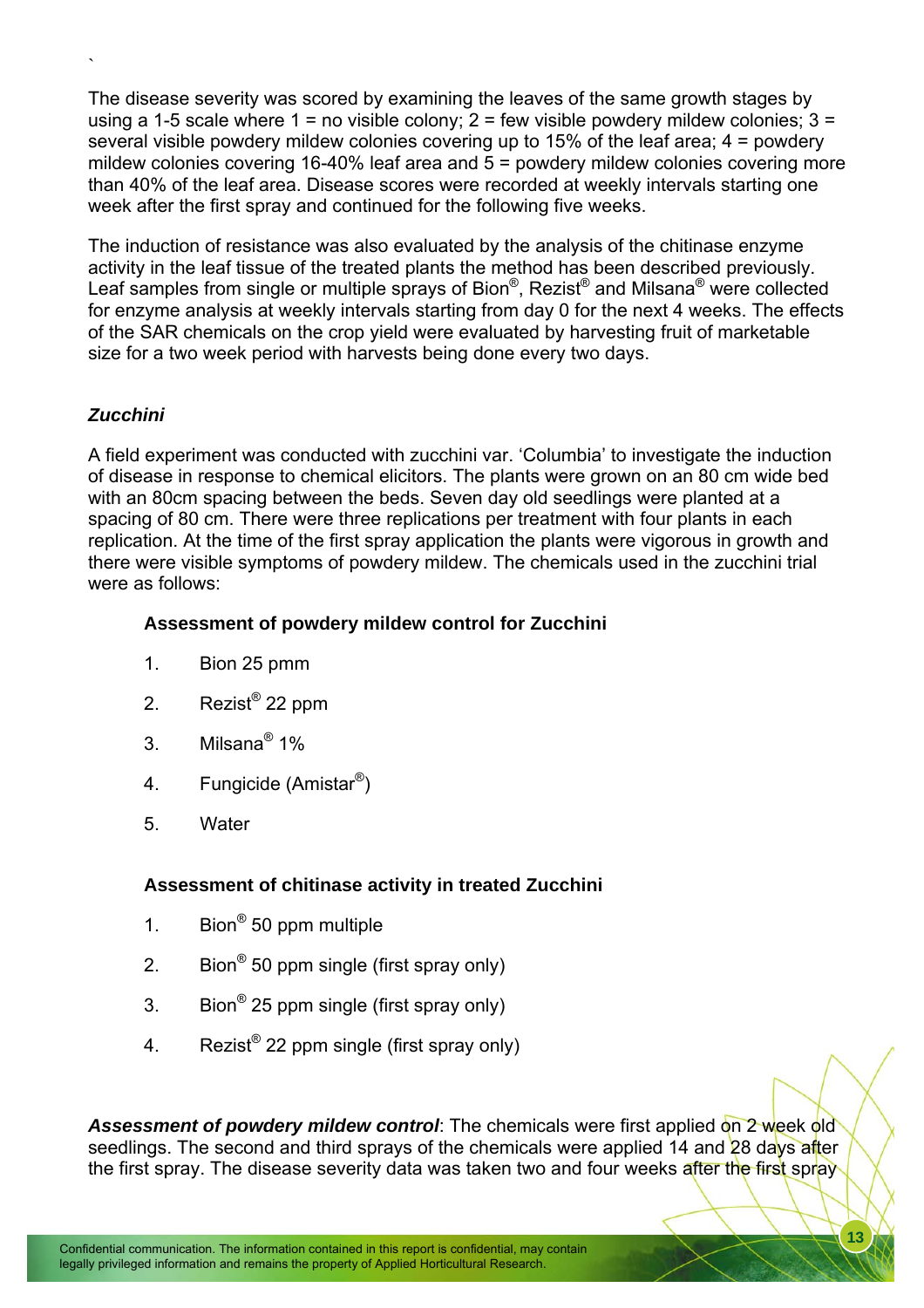by examining the development of powdery mildew on leaves using the 1-5 severity scale as described earlier. The week 2 disease scoring was performed on three basal leaves  $(5<sup>th</sup>, 6<sup>th</sup>)$ and  $7<sup>th</sup>$  leaves) while the week 4 scoring was performed by examining the  $4<sup>th</sup>$ ,  $5<sup>th</sup>$  and  $6<sup>th</sup>$ emerging leaves.

*Assessment of chitinase activity*: Leaf samples were collected for the assessment of chitinase on day 0, 14 and 28 days after the first spray. Samples were collected from the  $4<sup>th</sup>$ emerging leaves by cutting off a quarter of a leaf from four plants per replicate. The analysis was done as described previously.

#### **Statistical Analysis**

`

All data where reported was analysed using Genstat ver 10.1.0.07 (Supplied by VSN International Pty Ltd, Lawes Agricultural Trust, UK).

It is important to note that all the graphs showing disease severity in this report have no statistical analysis, only mean scores are shown. This is because score data should be analysed using ordinal logistic regression which has a probability table output. This data is very difficult to interpret and so not appropriate for a report aimed at commercial growers. The correct analysis is available and will be presented in the refereed journal article prepared reporting this work. If anyone is interested in the full data analysis please contact the report author (jenny@ahr.com.au).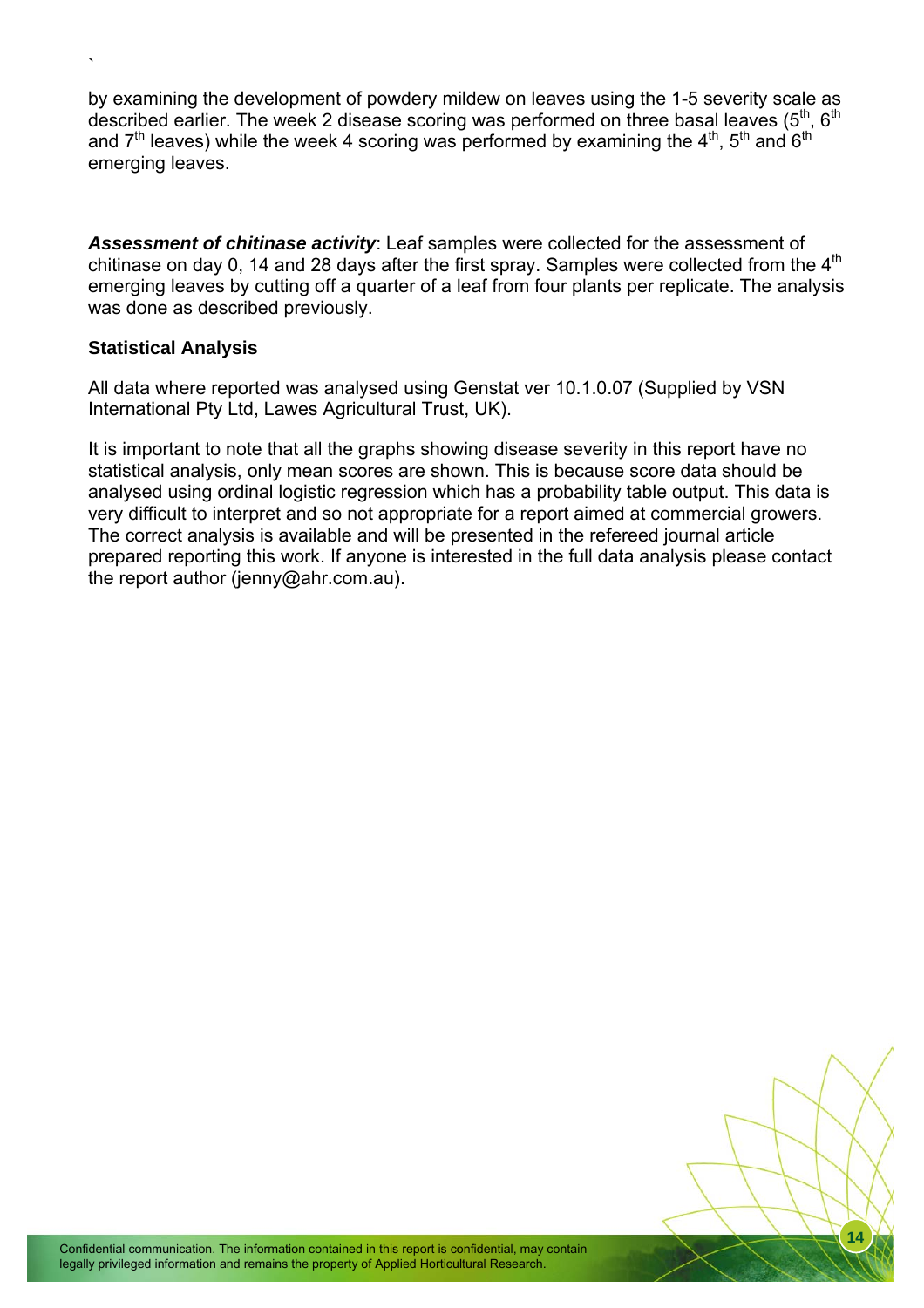<span id="page-16-0"></span>`

## *1. Glasshouse Screening of SAR Elicitors for powdery mildew control on cucumber*

The results of these first experiments showed the reduction of powdery mildew infection as a result of treatment with Milsana®, Rezist® and Bion® but not from silicate or water (Figure 2). Milsana<sup>®</sup> treated leaves showed no infection or colony development. There were also low levels of infection on leaves sprayed with Rezist® and Bion®. Spraying with 500 ppm of silicate at weekly intervals did not reduce the powdery mildew infection of the cucumbers.



**Figure 2** Severity of infection and colony development of powdery mildew on detached leaves treated with SAR chemicals.

The leaf discs were investigated under the light microscope and variations in fungal growth and accumulation of phenolics were found as a result of the application of different SAR chemicals. Fungal mycelium was found to grow vigorously in the leaves treated with water and very small amounts of phenolics were detected at the infection site. In contrast, the leaves treated with Bion® showed restricted growth of the invading fungal mycelium due to accumulation of large amounts of phenolics at the site of invasion. In the Rezist<sup>®</sup> treated leaf we noticed several visible (microscopically) sites with accumulated phenolics but could not find any germinated spores or sites with established infection. Milsana<sup>®</sup> treated leaves did not show any accumulation of phenolics or any germinating spore or infection site. This indicates that Milsana® may be a protective GRAS fungicide rather than a promoter of SAR.

Confidential communication. The information contained in this report is confidential, may contain legally privileged information and remains the property of Applied Horticultural Research.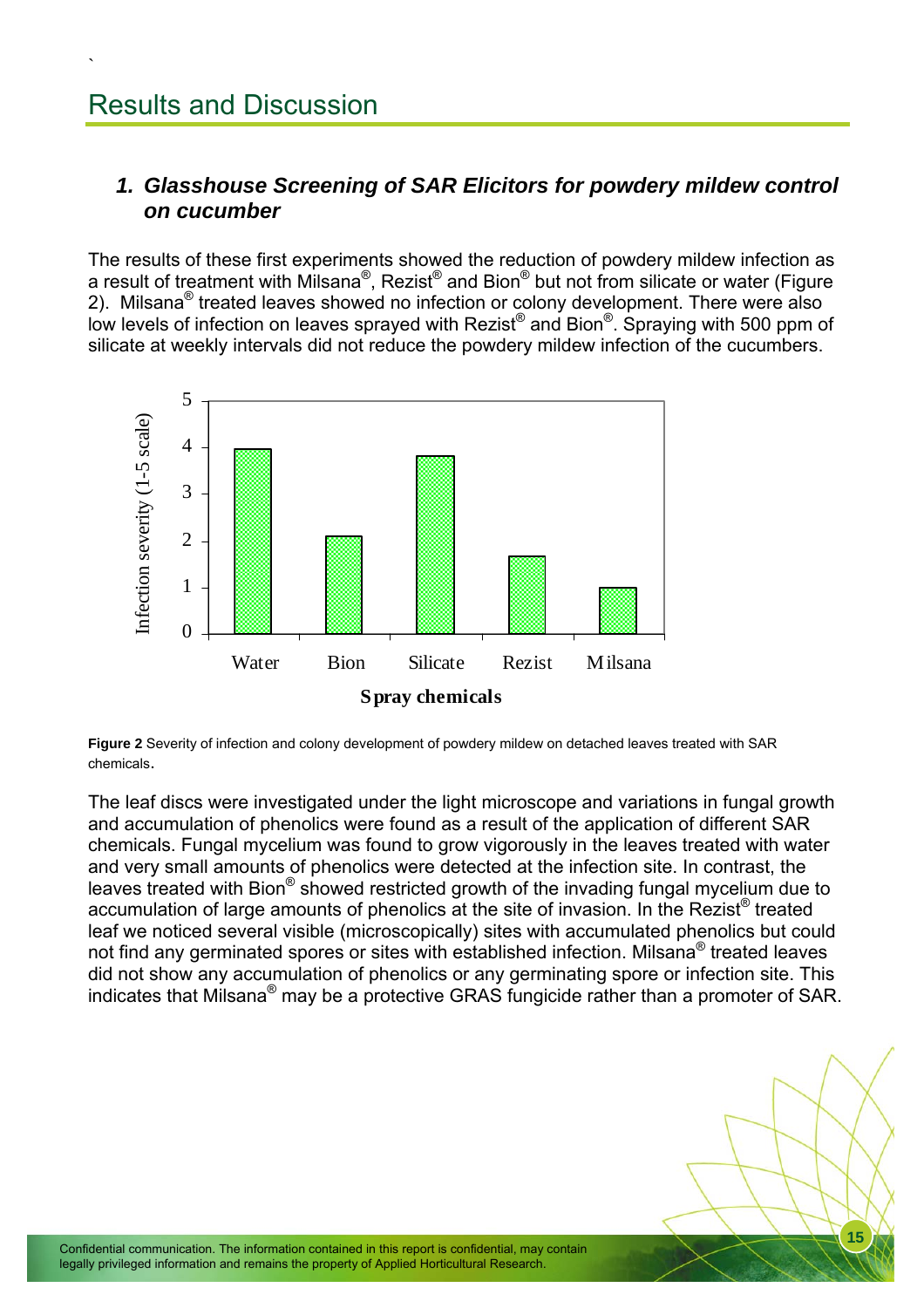<span id="page-17-0"></span>

Water treatment Bion® Treatment

**Figure 3** Leaf tissue observed under microscope for the infection and growth of fungal colony and the accumulation of phenolics in response to fungal invasion.

## *2. GRAS chemicals for the control of powder mildew of glasshouse hydroponic cucumbers*

Spraying cucumber plants with the chemicals reduced the incidence and severity of powdery mildew from natural infection in glasshouse conditions. Silicate applied as a nutrient supplement as well as water spray did not affect the development of powdery mildew (Figure 4). The results suggest that the GRAS chemical Timorex<sup>®</sup> acts as a protectant against powdery mildew but can not eradicate the established fungal colony. On the other hands Thiovit® (a GRAS chemical) and Amistar® (synthetic fungicide) have shown the greatest control of the disease as protectants and these chemicals nearly eradicate the established fungal colony. The Bion® treated plants was not scored for disease development because of foliage damage from phytotoxicity of the chemical. The Bion® treatment will be repeated at a lower concentration in future experiments.

The fruit from initial harvest examined for firmness have shown variation due to treatment with chemicals (data not shown). Plants treated with Amistar® and silicate had an increased fruit firmness compared to the water treatment.



**Figure 4** Powdery mildew developments on cucumber leaves treated with different SAR and GRAS chemicals. Amistar was used as the fungicide check to compare the efficacy of the treatments.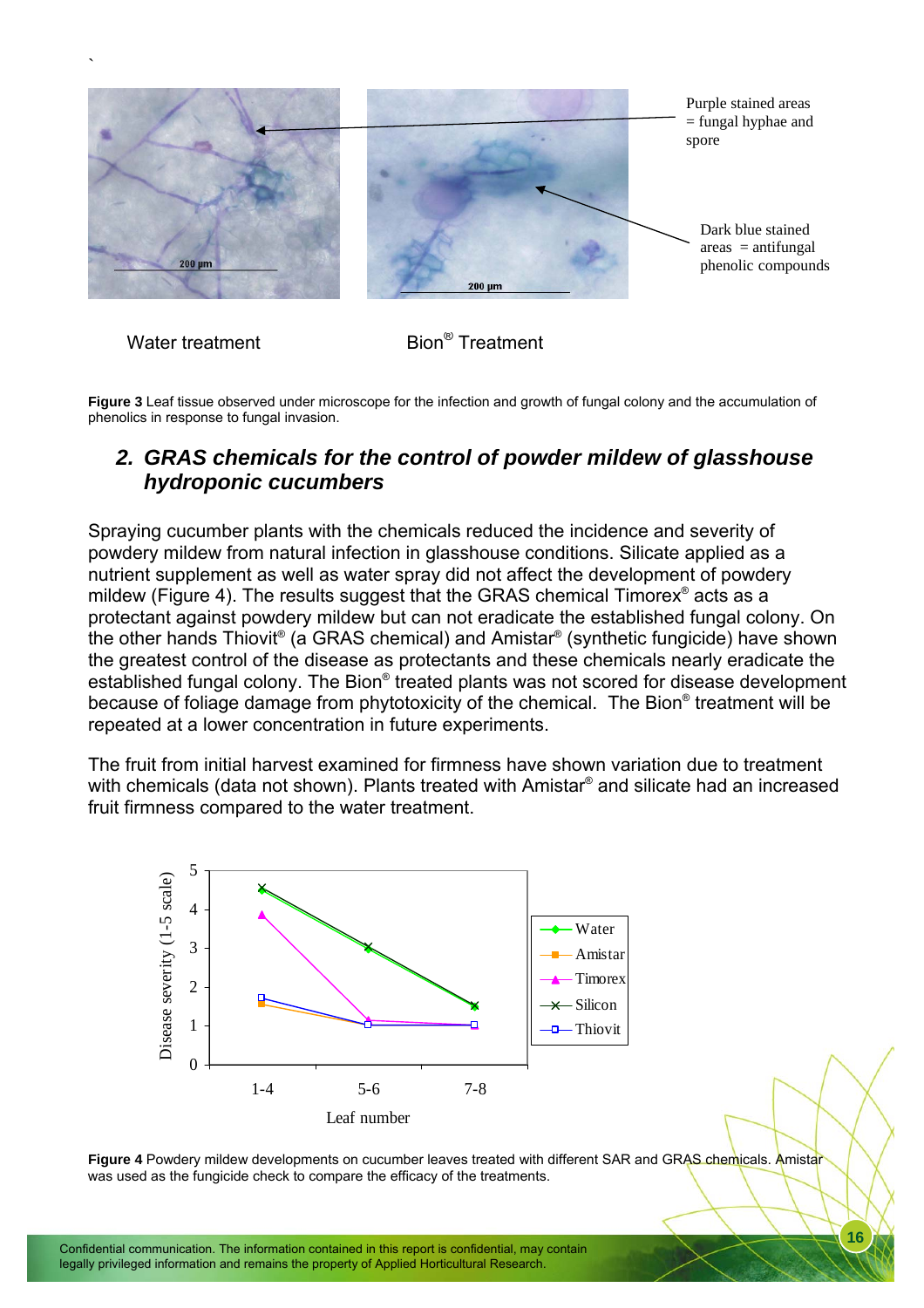

**Figure 5** Chitinase activity in cucumber leaves of glasshouse grown cucumbers treated with SAR and GRAS chemicals. Leaf samples were collected one and three weeks after the second application of the chemicals ( $n = 8$ ).

Chitinase activity (Figure 5) was enhanced in leaves treated with Bion® and Rezist® compared to the leaves treated with water. After three weeks the chitinase activity of all treatments dropped. The presence of fungal spores on all treatments may have stimulated a local defence response however this response was not sustained. The SAR response was sustained longest in the Bion® treated leaves. It is interesting to note that Milsana® did not show a significant increase in chitinase activity.

#### *Conclusions Experiment 1 and 2*

<span id="page-18-0"></span>`

- **Treatment with Bion**<sup>®</sup>, Rezist<sup>®</sup> and Milsana<sup>®</sup> were able to reduce the severity of powdery mildew infection in cucumbers whereas treatment with silica did not.
- $\blacksquare$  Bion<sup>®</sup> induced the largest increase in chitinase activity and the increase in activity was sustained for 3 weeks after inoculation. The SAR response induced with Rezist® was not as great and did not last for 3 weeks.
- $\blacksquare$  Milsana<sup>®</sup> did not induce a greater activity of chitinase in cucumber leaves. There is debate as to the mode of action of Milsana® , it may only induce a local response.

### *3. Glasshouse Screening of SAR Elicitors for powdery mildew control on zucchini.*

Figure 6 shows the severity of powdery mildew on zucchini seedlings grown in pots. The overall severity was lower in this screening trial than it was in the cucumber trial. The results show that Bion® and Milsana® reduced the severity of powdery mildew. Rezist® was less effective when applied to zucchini than it was on cucumbers seedlings (Figure 2).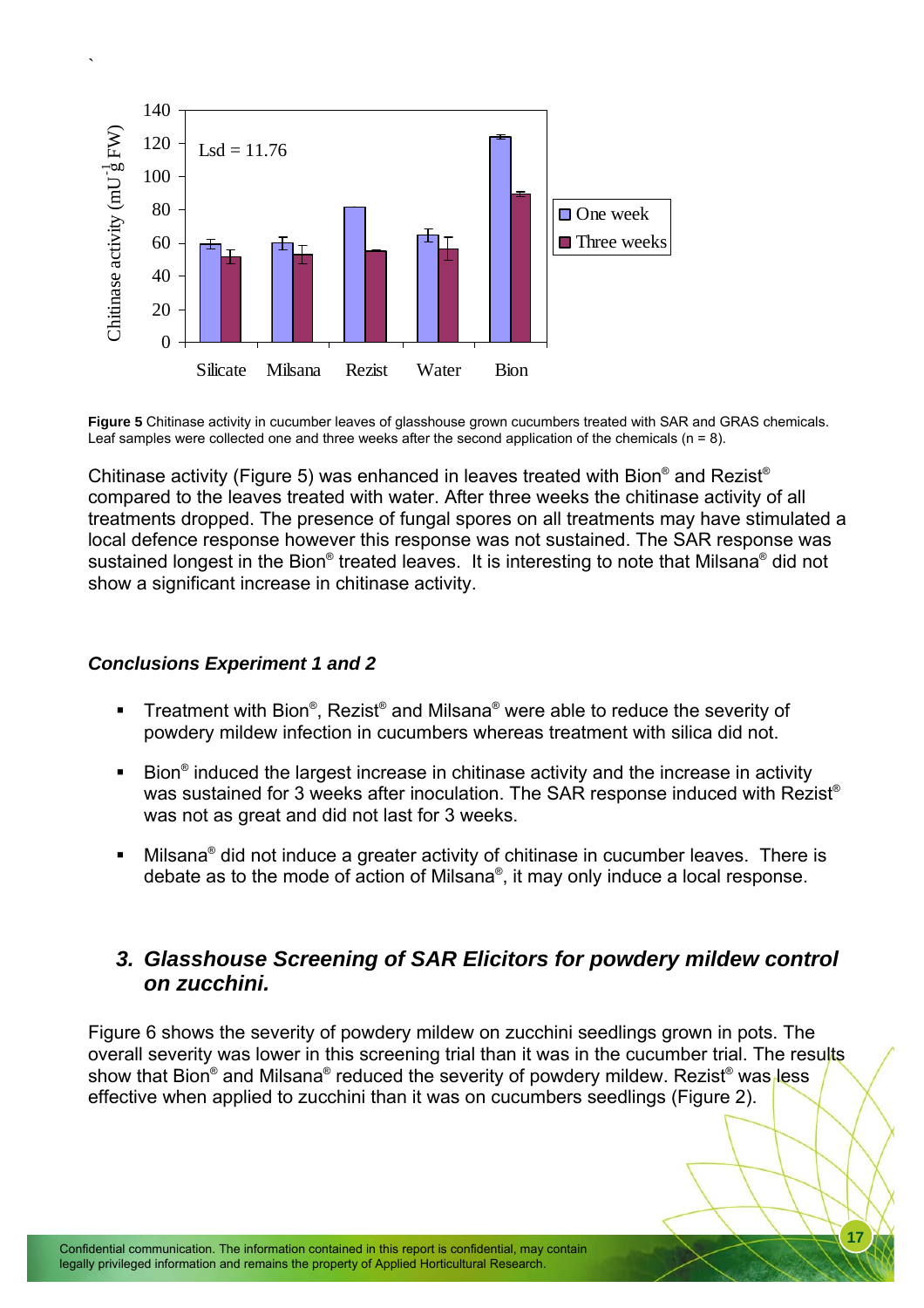

`

**Figure 6** Severity of powdery mildew on Zucchini following the application of SAR and GRAS chemicals. Disease severity was scored two weeks after the second spray.

Figure 7 shows the corresponding levels of chitnase activity for the different treatments and the levels were very similar to those shown in cucumbers. Bion<sup>®</sup> induced the greatest increase in activity which was sustained over 3 weeks compared to Rezist® which showed an initial increase that dropped off by week 3. The sustained response induced by Bion® is likely to be one of the reasons for its efficacy in controlling the visual powdery mildew symptoms. Again Milsana® was able to reduce the severity of powdery mildew but it did not induce a heightened level of chitinase activity.



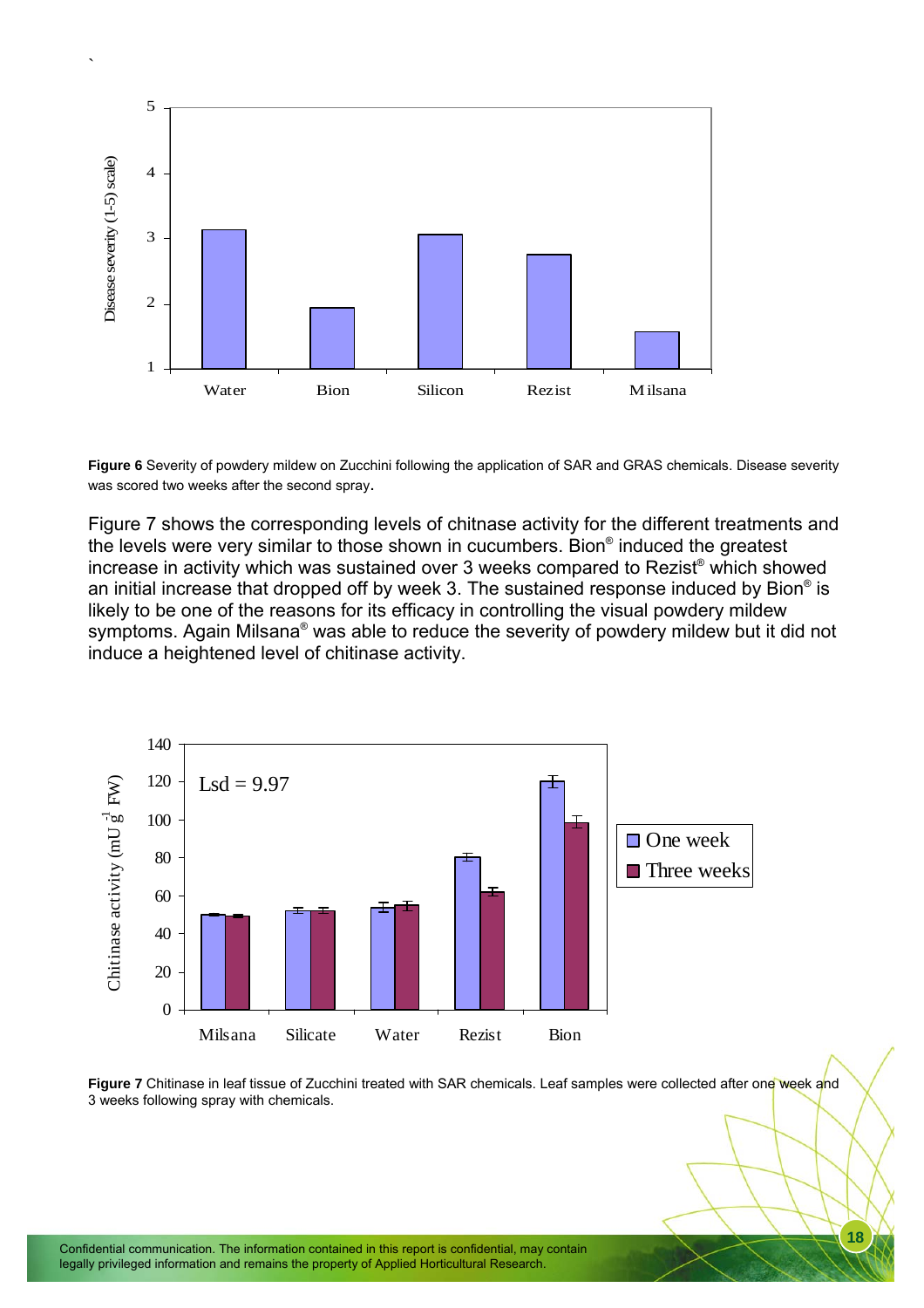#### *Conclusions Experiment 3*

<span id="page-20-0"></span>`

- **Bion**<sup>®</sup> and Milsana<sup>®</sup> reduced the severity of powdery mildew in zucchini seedlings. Rezist<sup>®</sup> was less effective when applied to zucchini than it was for cucumbers seedlings.
- Bion<sup>®</sup> induced the greatest increase in chitinase activity which was sustained over 3 weeks compared to Rezist® which showed an initial increase that dropped off by week 3. The sustained response induced by Bion® is likely to be one of the reasons for its efficacy in controlling the visual symptoms of powdery mildew in zucchini.
- $\blacksquare$  Milsana<sup>®</sup> was able to reduce the severity of powdery mildew but it did not induce a heightened level of chitinase activity.

## *4. First field trial for glasshouse grown cucumbers*

The results showed that the application of Bion® , Rezist® and Milsana® significantly reduced the severity of powdery mildew compared to the water treatment (Figure 8). It is important to mention that in week 2 the fungicide treatment had high levels of powdery mildew, more than the other treatments. The fungicide Amistar® was applied but it did not control the powdery mildew and so in week 4 the fungicide treated plants again had a higher severity of powdery mildew than the other treated plants. In week 4 the fungicide was changed to Triad<sup>®</sup> 125 and at week 6 the severity of the powdery mildew on the fungicide treatment plants was significantly reduced.

The plants with the lowest disease severity were the Bion® (BTH) treated plants. The photographs show a comparison of the severity of symptoms for the 4 week spray application. The photographs show that the severity of the infection in the poly tunnel was severe and this was the result of the unsettled weather conditions experienced during the trial.

Figure 10 shows the cucumber fruit yield for each treatment and there was no significant difference between the treatments. Harvesting was done over a 2 week period in the middle of the harvesting period rather than collecting all fruit from each treatment.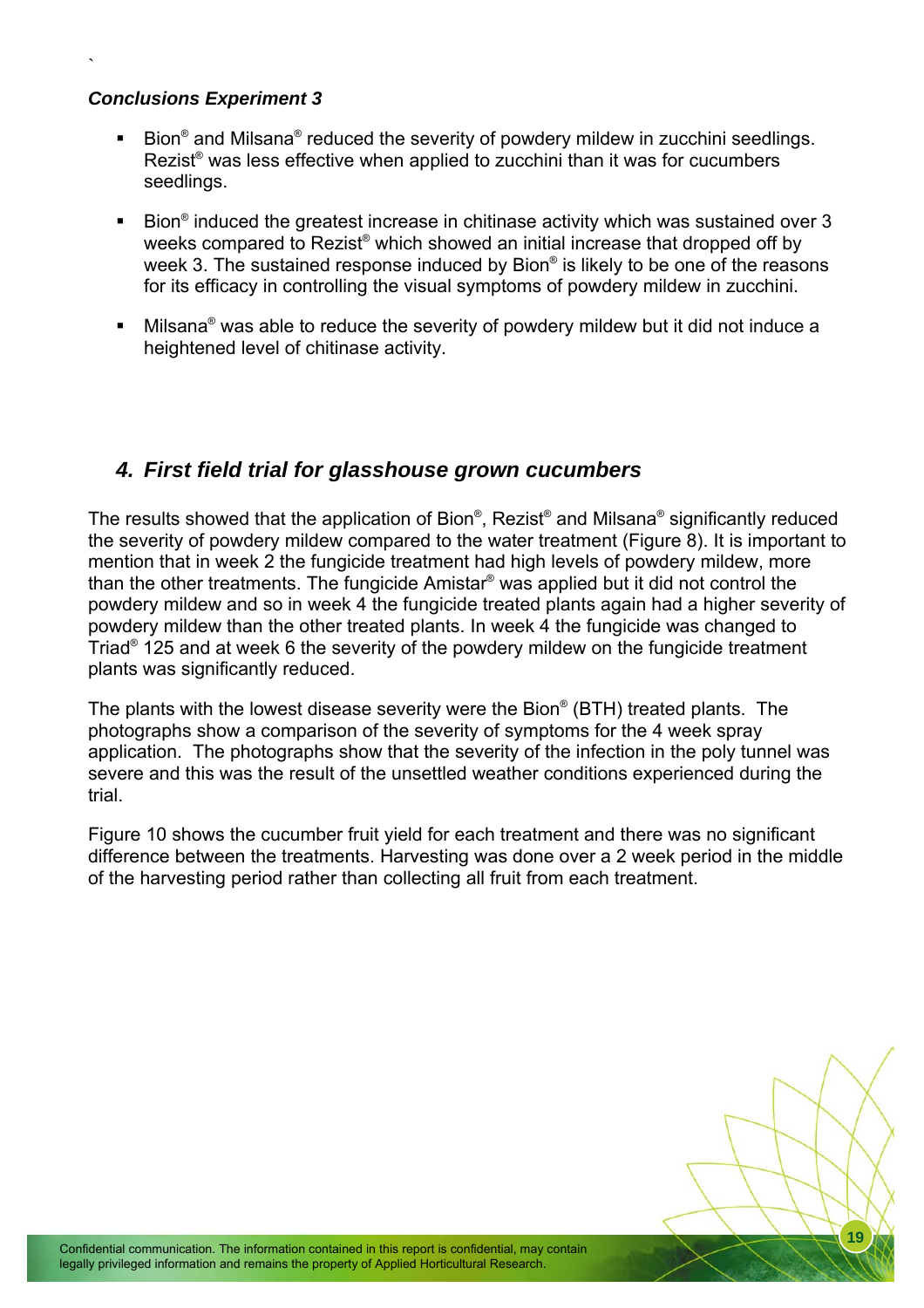

`

Weeks after the first spray application

**Figure 8** Severity of powdery mildew on cucumber leaves grown in a commercial poly tunnel November 2006. The effect of the chemical spray was assessed by scoring the emerging leaves. At week 2 the  $9^{th}$ , 10<sup>th</sup> and 11<sup>th</sup> emerging leaves were scored for the diseases severity while on week 4 and week 6 the  $6^{th}$ , 7<sup>th</sup> and 8<sup>th</sup> leaves were scored because of increased disease pressure. The values are the average of the three leaves per plant per replicate ( $n = 12$ ).



**Figure 9** Severity of the powdery mildew on cucumber plants sprayed with SAR and GRAS chemicals. Pictures are the two adjacent plants of two different treatments (as labelled).

Confidential communication. The information contained in this report is confidential, may contain legally privileged information and remains the property of Applied Horticultural Research.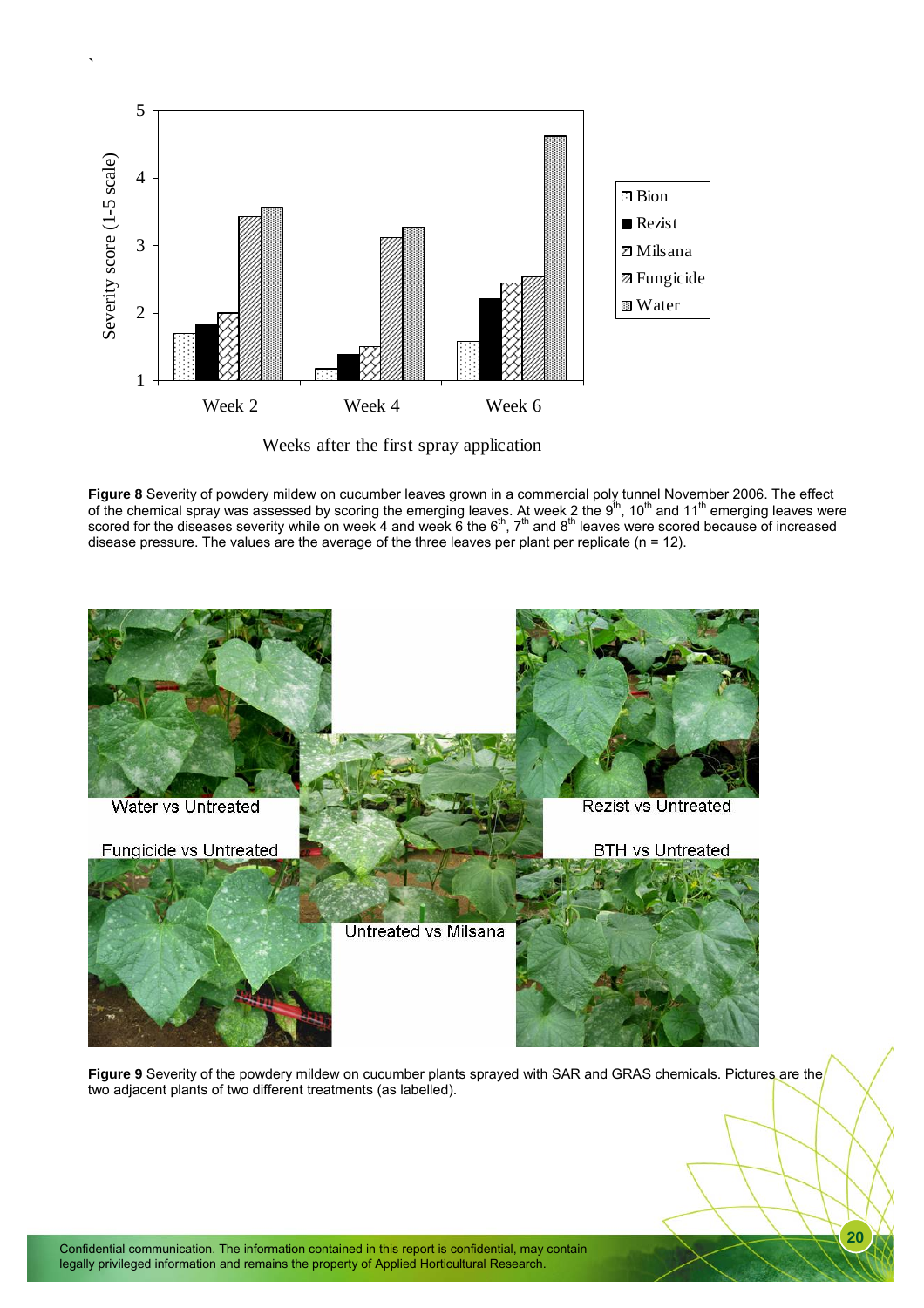

`

**Figure 10** Effect of spray chemicals on the yield of cucumber. The harvest data was taken from four successive harvests in the middle of the harvesting period of the crop.

Figure 11 shows the severity of powdery mildew for plants treated with a single application of either Bion® or Rezist® and multiple fortnightly applications. The results show that more than one application of Bion® or Rezist® is required to ensure a significant reduction in the severity of powdery mildew present on the plants. One application reduces the severity but multiple applications reduce the severity even further. As expected the severity of the disease was highest on the older leaves (leaf 6) compared to the younger leaves (leaf 4).

Multiple applications of Bion® reduced the severity of powdery mildew in this trial more than the application of the fungicide and part of the reason for this was that Amistar® was not effective in controlling powdery mildew in this trial. This result highlights the need to develop alternative powdery mildew control strategies and that SAR is one option to consider.



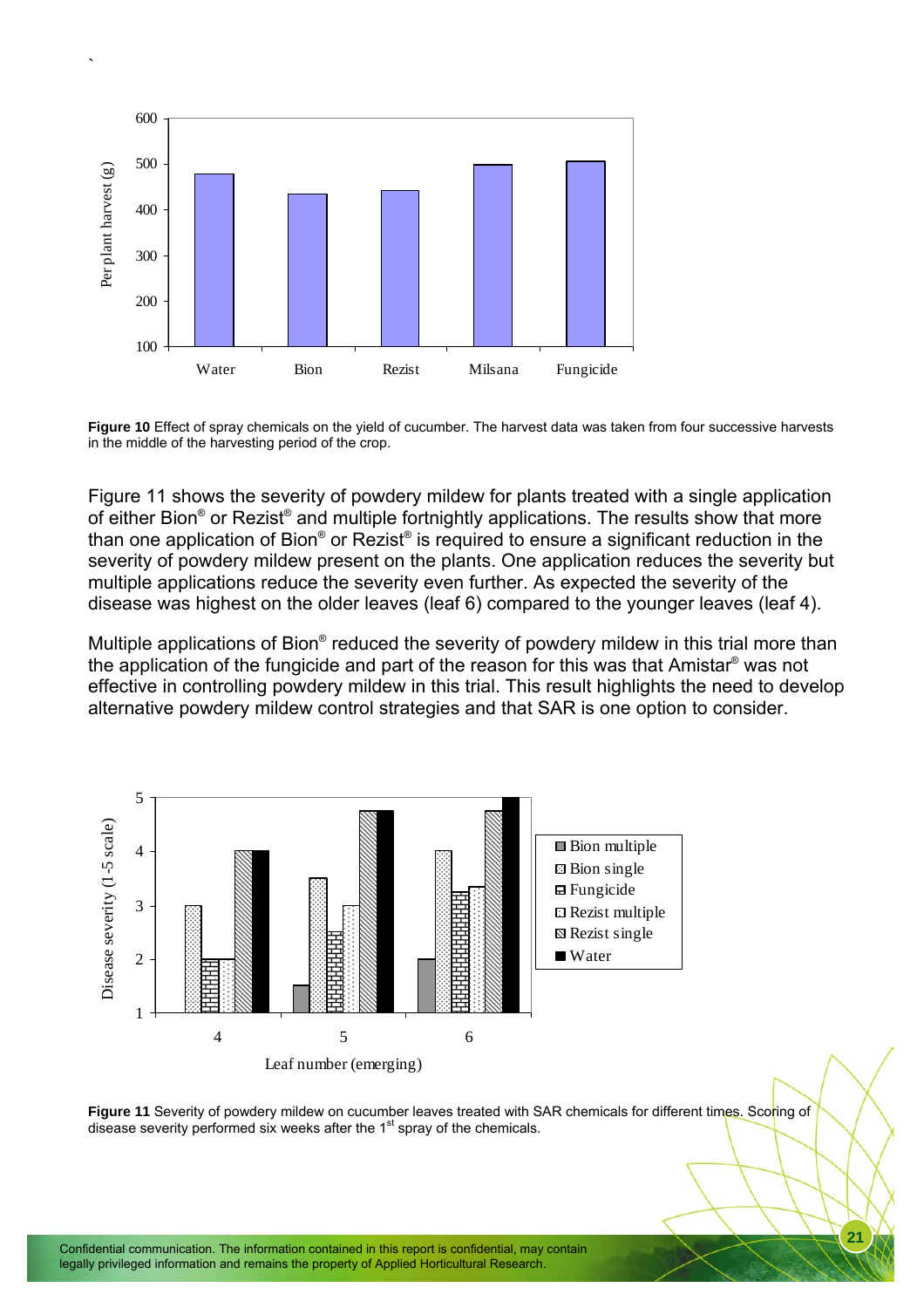**Chitinase activity**: There was a significant difference in the chitinase activity of the different SAR treatments (Fig. 12). The chitinase activity was much greater for leaves treated with Bion<sup>®</sup> and Rezist<sup>®</sup> compared to the water treatment which indicates that this two chemicals do in fact induce SAR in cucumbers.

`

It is interesting to note that a single application of either Bion® or Rezist® induced an increase in chitinase activity but the activity was not sustained. For a persistent heighten chitinase or SAR response more than one application of the elicitors is required.



Figure 12 Chitinase activity of cucumber leaves treated with single and multiple applications of Bion<sup>®</sup>, Rezist<sup>®</sup> and water. Leaf samples were collected from each treatment prior to the fortnightly application of the treatment. The  $5<sup>th</sup>$  and  $6<sup>th</sup>$  leaves of each of the treated plants were collected (n=6).

#### *Conclusions Experiment 3 – First Field Trial for Cucumbers*

- **The results show that the application of Bion**®, Rezist<sup>®</sup> and Milsana® significantly reduced the severity of powdery mildew. The plants with the lowest disease severity were the Bion® (BTH) treated plants.
- There was no significant difference in the yields of the different treatments.
- **The results show that more than one application of Bion® or Rezist® is required to** ensure a significant reduction in the severity of powdery mildew present on the plants. It is interesting to note that a single application of either Bion® or Rezist® induced an increase in chitinase activity but the activity was not sustained. For a persistent heighten chitinase or SAR response two applications of the elicitors is required.
- Two applications of Bion® reduced the severity of powdery mildew in this trial more than the application of the fungicide and part of the reason for this was that the fungicide Amistar® was not effective in controlling powdery mildew in this tria<mark>l</mark>.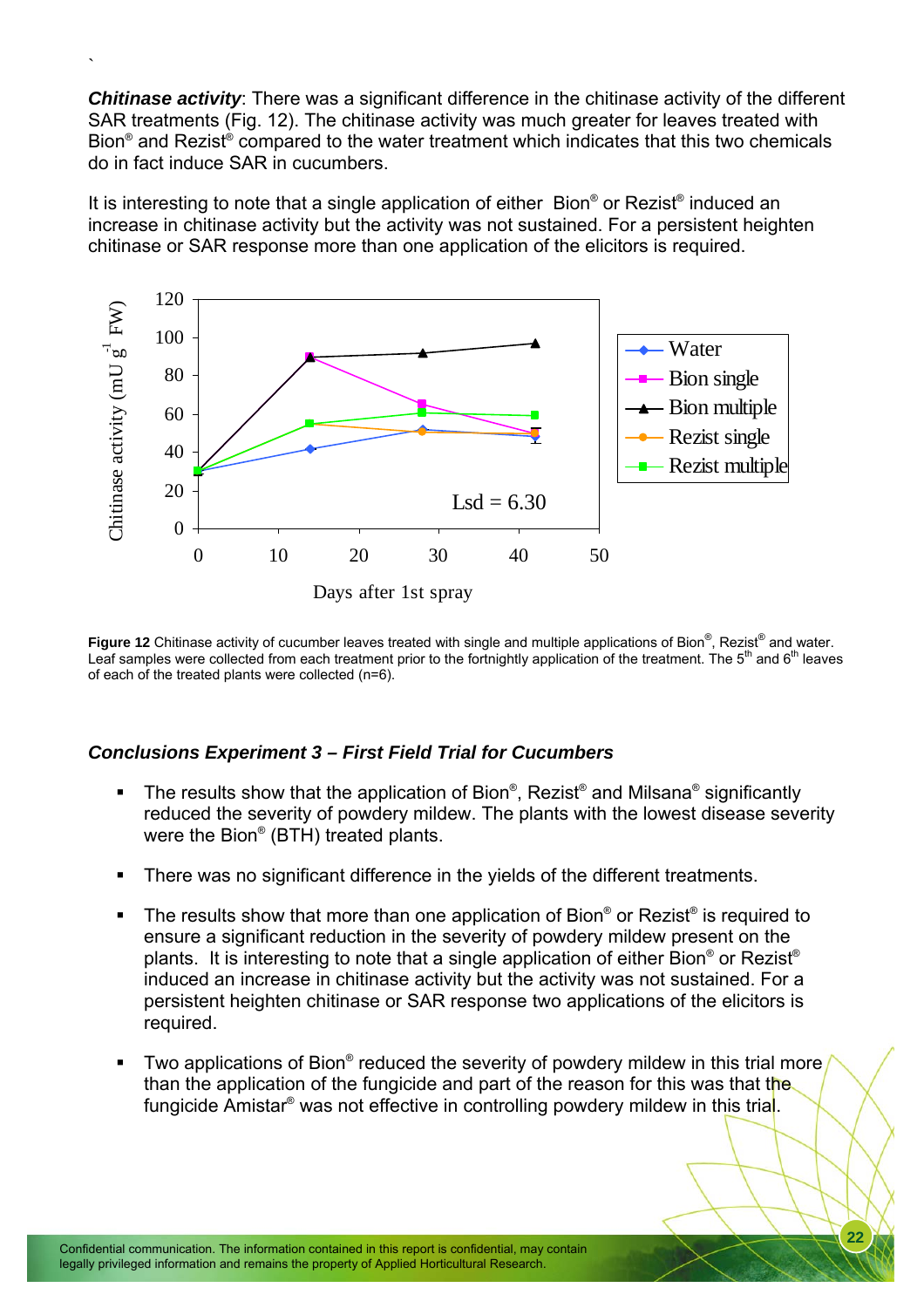## *5. Results and Discussion for the second field trial with SAR and GRAS chemicals to control powdery mildews of cucumber and zucchini*

#### *Results - Cucumber*

<span id="page-24-0"></span>`

The results of the experiment showed a significant control of powdery mildew by the application of one or two of Bion® or a combination of Bion® and Milsana® (Figure 13). The best control of powdery mildew was obtained by applying two sprays of Bion<sup>®</sup> or a combination treatment of Milsana® spray followed by a Bion® spray. A similar application pattern using Rezist® and Milsana® controlled powdery mildew but to a slightly lesser extent than the treatments with Bion® and Milsana®.



**Figure 13** Severity of powdery mildew on cucumber leaves. The leaves were assessed by scoring the basal leaves during week 1, 2 and 3 after the first spray while week 4 the scoring was performed from emerging leaves and on week 5 the whole plant was given a score. The bars on the lines represent standard errors of the treatments.

The leaf samples that were analysed for chitinase were found to increase in enzyme activity within seven days of the first spray of either Bion® or Rezist® but not with Milsana® (Fig. 14). A second spray of Bion® or Rezist® further increased the activity of the enzyme. A single spray of Bion<sup>®</sup> maintained a heightened level of chitinase activity for the five weeks of assessment. The chitinase activity increased more after the second application of Bion<sup>®</sup>, however the increase was not statistically different to the level of activity reported for the single application of Bion®. The chitinase activity increased to a moderate level with Rezist®, however the response quickly declined in the following weeks after a single application. Multiple applications of Rezist® increased the chitinase activity further and the response was maintained at the heightened level for the next 5 weeks. The increase in chitinase activity in Rezist<sup>®</sup> treated leaves was less than the activity reported for the Bion<sup>®</sup> treatments.

Confidential communication. The information contained in this report is confidential, may contain legally privileged information and remains the property of Applied Horticultural Research.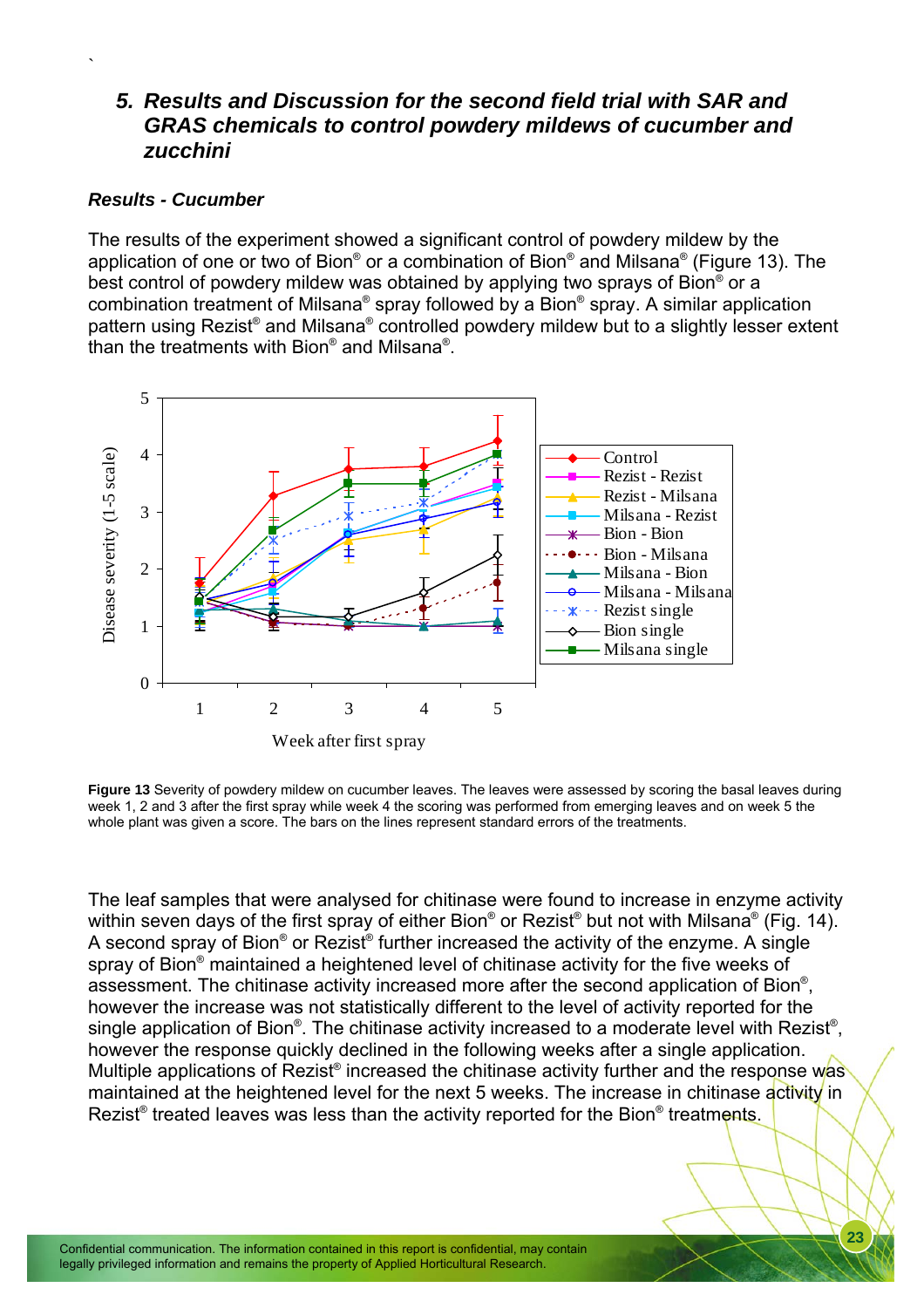

**Figure 14** Effect of chemical elicitors on the chitinase activity of cucumber leaves sprayed with either Bion® or Rezist® or Milsana<sup>®</sup> once (single) or twice (multiple). The values in the graph are the average of three replicates assayed in duplicate. The bars in the lines represent the standard errors.

The effect of the application of the SAR chemicals on the growth of cucumber plants was also recorded. The application of Bion® in this experiment caused some leaf curling as a result of phytotoxicity of the chemical (Fig. 15C). A Milsana® spray before or after a Bion® spray minimized the amount of leaf curling (Fig. 15A and `5B). Treatment with Milsana<sup>®</sup>, Rezist<sup>®</sup> or the commercial fungicide did not show any effect on the growth of the cucumber plants (Fig. 15D, 15E and 15F).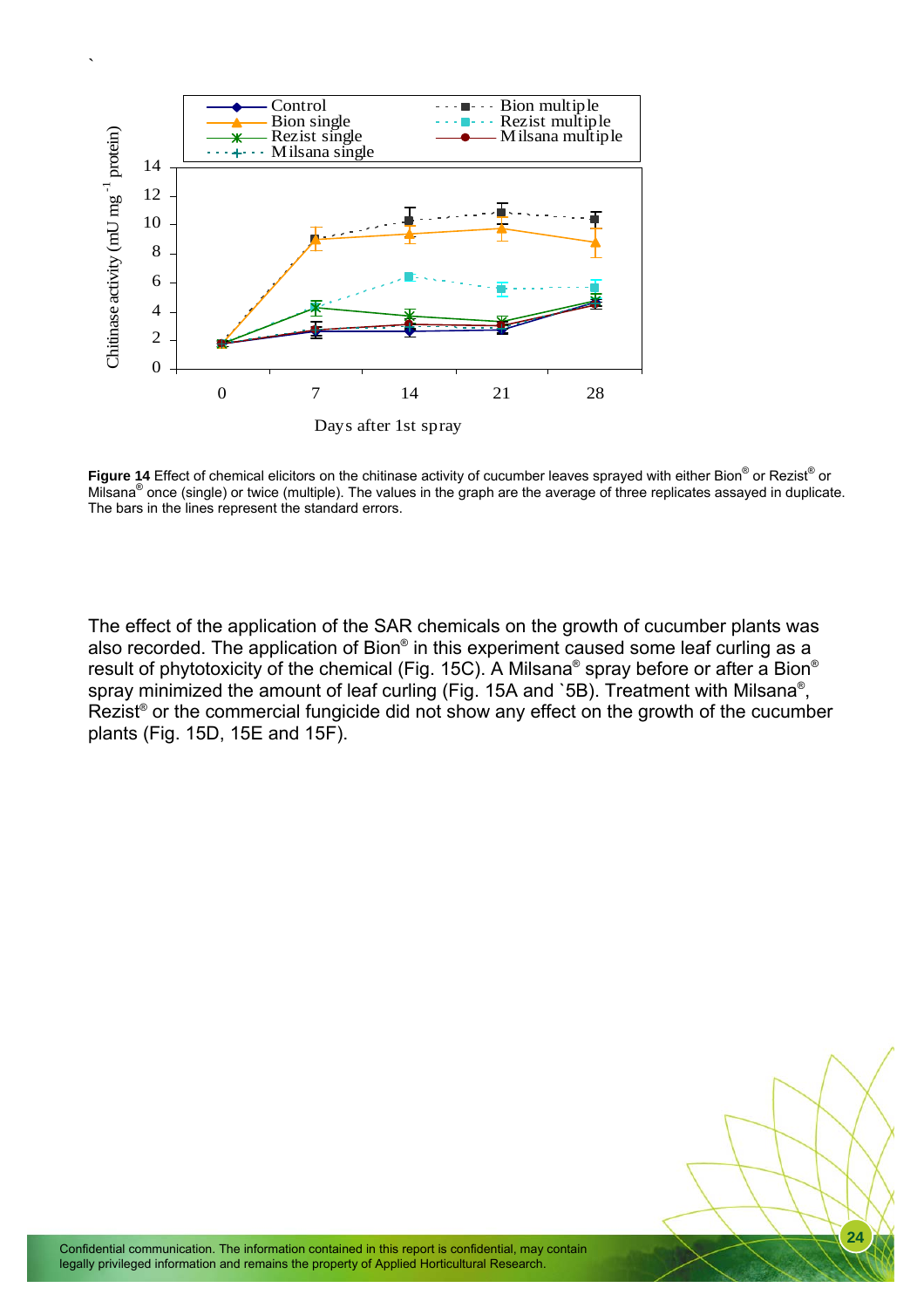

**Figure 15** The level of powdery mildew that developed on cucumber plants treated with different chemicals. Pictures were taken four weeks after the 1<sup>st</sup> spray of the chemicals. The control plants were treated with the fungicide Triad 125<sup>®</sup> @ 0.075% plus silica magic at 200 ppm at the time of the 1<sup>st</sup> spray and a second spray was applied four weeks later.

Plants not treated with Bion® or Milsana® had very severe powdery mildew infections which resulted in some defoliation of the plants (Fig. 16B).

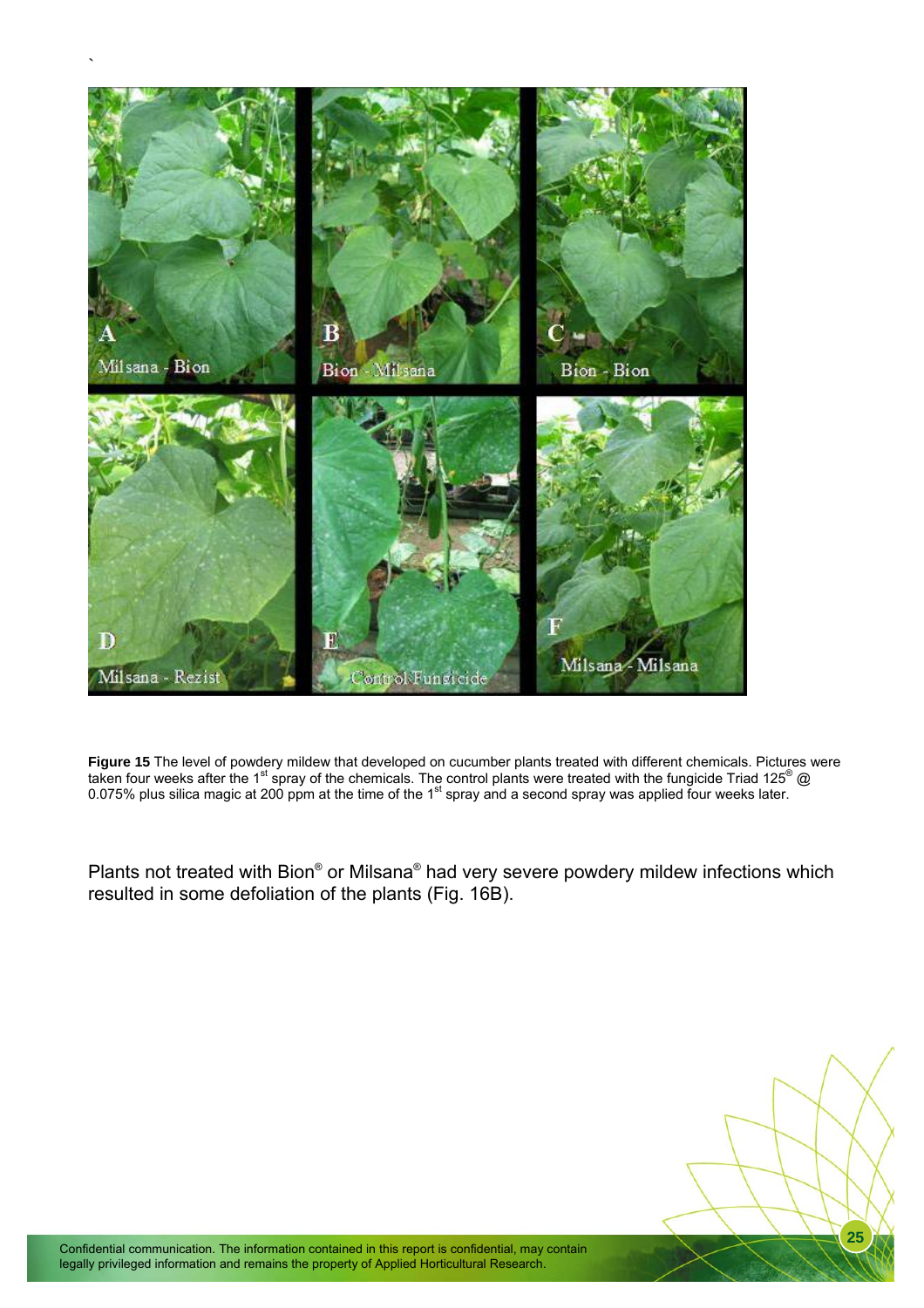

**Figure 16** Cucumber plants treated with chemical elicitors with healthy basal leaves (A) vs control plants (fungicide treated) with premature defoliation due to infection with powdery mildew (B). The plants treated with Bion® alone or in combination with Milsana<sup>®</sup> were protected from powdery mildew and had healthy basal leaves compared to the control plants.

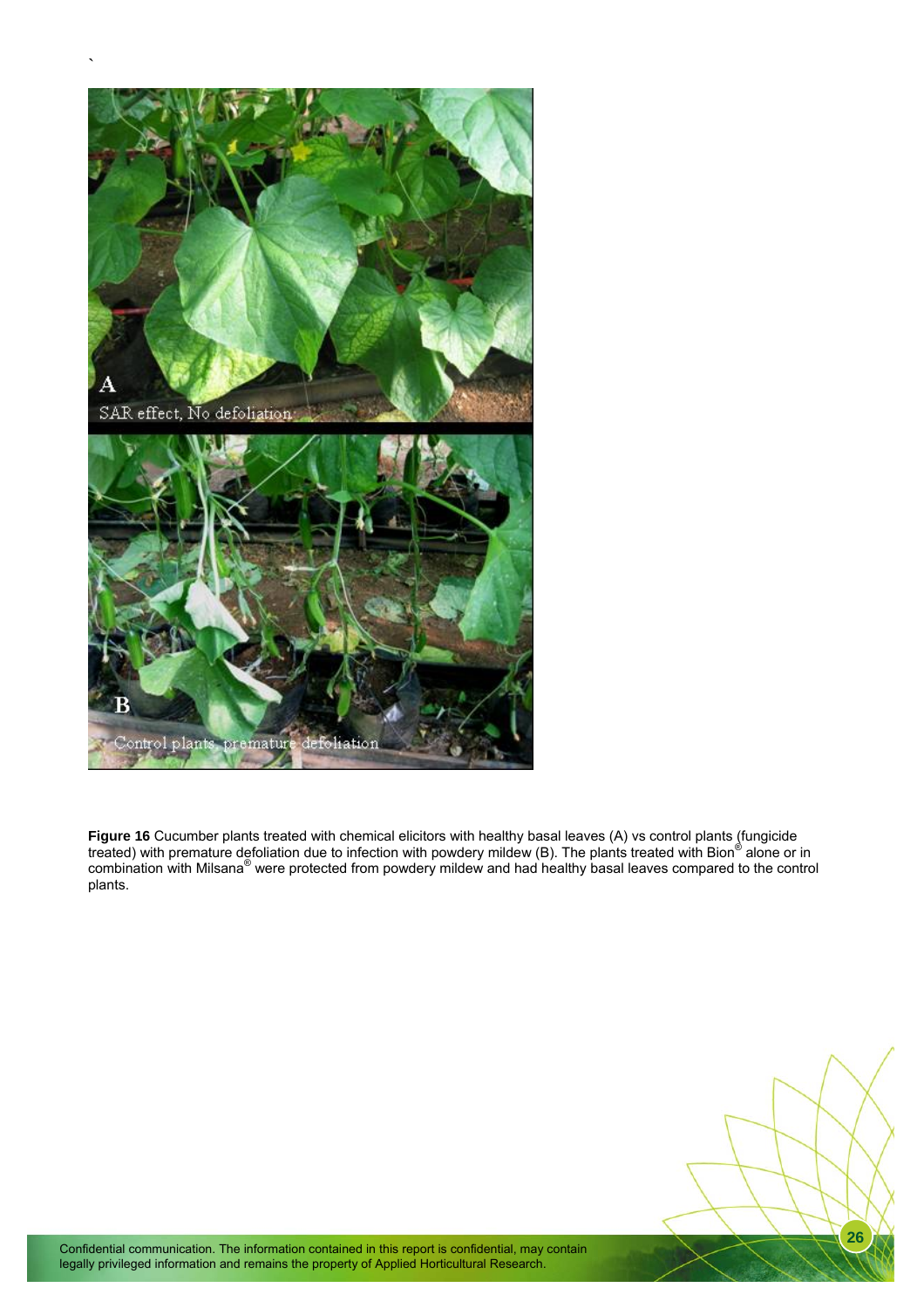The effect of the chemical elicitors on the yield of cucumber was assessed by measuring the number and weight of fruit harvested. The results showed a significant reduction in the number of fruit from the two applications of Bion<sup>®</sup> (Fig.17). There was however, an increase in the number of fruit from the Milsana® treated plants (single or multiple sprays). Treatments that contained Milsana® in rotation also showed an increase in the total fruit number compared to a single spray of Bion® or Rezist®. Similar results were obtained for the total weight of fruit, where the Milsana® treatments showed an increase in fruit weight compared to the other treatments (Figure 18).



 $\ddot{\phantom{1}}$ 

**Figure 17** The effect of chemical elicitors on the number of fruit harvested per treatment. Harvest data was collected by continuously harvesting commercial sized fruit for two weeks on alternate days. The bars on the columns represent the standard errors of the treatments.



**Figure 18** The effect of the chemical elicitors on the total fruit weight harvested over two weeks. The values are averages of three replicates. The bars on the columns represent the standard errors of the treatments.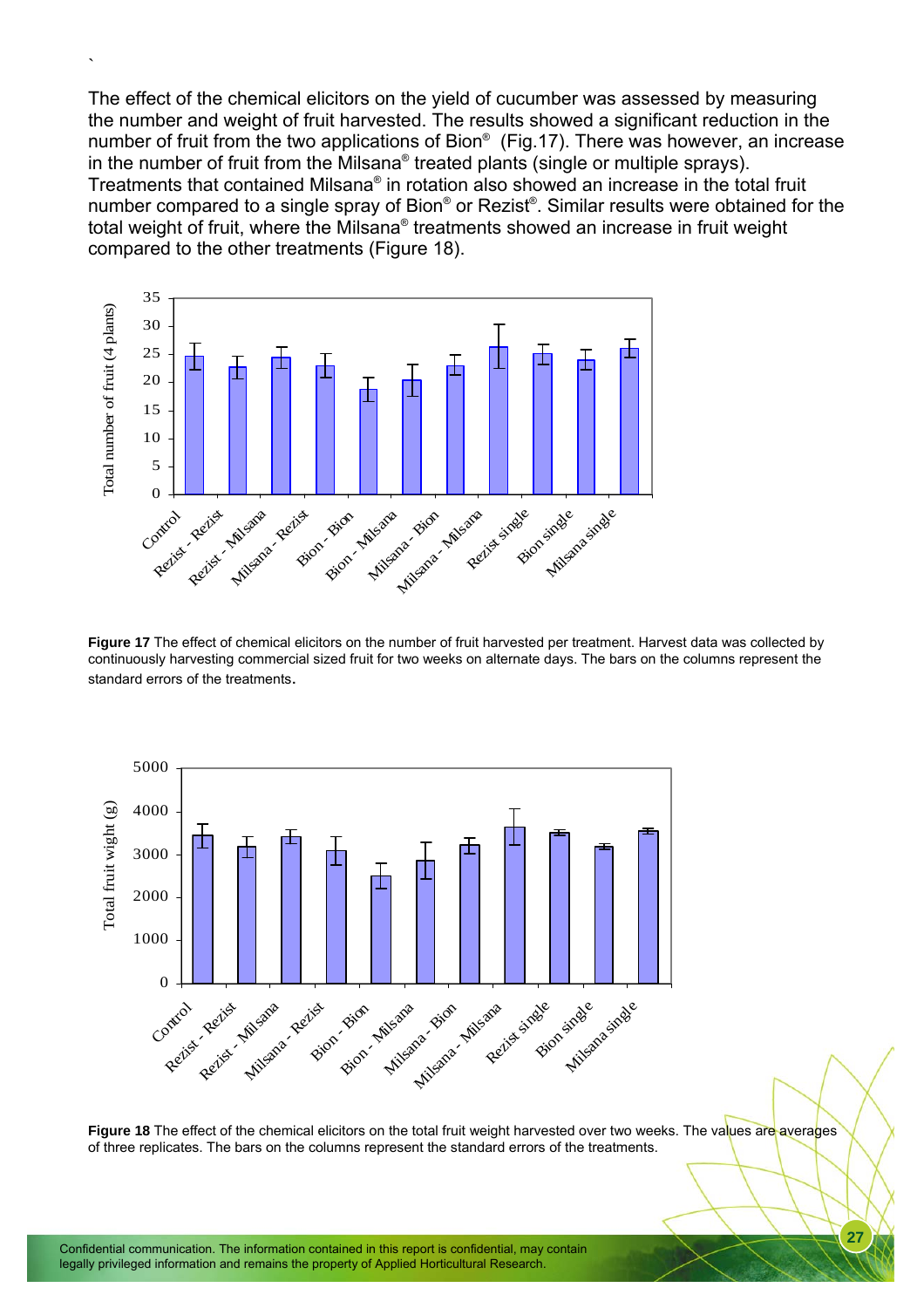#### *Discussion – Second Field Trial of Cucumbers*

The study on cucumber plants showed a reduction in the severity of powdery mildew on plants treated with Milsana® and Bion®. The disease reduction was most significant for the plants treated with Bion® and Milsana® in rotation. In this study a single or multiple application of Milsana® did not yield significant control of powdery mildew of cucumber plants. The analysis of chitinase activity in the leaves showed a positive correlation with the reduction in the severity of powdery mildew on the cucumber plants. The occurrence of a higher chitinase activity and a lower severity of disease indicated a high level of SAR as a result of the Bion® treatments. Although there was a moderate increase in the activity of chitinase in the Rezist® treated leaves, the enzyme activity may not have been high enough to protect the plant from powdery mildew in a high disease pressure situation as occurred in this experiment.

In the previous field experiment on cucumber during the spring, multiple sprays with Milsana® had shown greater control of powdery mildew. The lower effectiveness of Milsana® in this study may be because of seasonal variation which affected the virulence of the pathogen and/or the disease pressure which was too high to be overcome by weekly sprays with Milsana®. This study has shown that treatment with Milsana® rotated with Bion® at weekly intervals did effectively control powdery mildew.

Although two sprays with Bion® significantly increased resistance in the plants against powdery mildew, this treatment did affect plant development and as a result, compromised yield. The study however, showed that treatment with Bion® in rotation with Milsana® can minimize the adverse phytotoxic affects of Bion® or Rezist® applied on there own.

#### *Results - Zucchini*

`

There was no significant difference in the severity of the powdery mildew incidence on the leaves of the different treatments for zucchini (Figure 19). However there was an indication that treatment with Rezist® and Milsana® did reduce the disease severity but the variation between replicates was high and so the treatment effect was not significant.



**Figure 19** The effect of chemical elicitors on the severity of powdery mildew of zucchini grown in the field. Two week old plants first sprayed with Bion® or Rezist® or Milsana® or fungicide (Amistar®) or water. The second and third applications of the chemicals were applied at fortnightly intervals. The severity of powdery mildew was scored two and four weeks after the first spray application.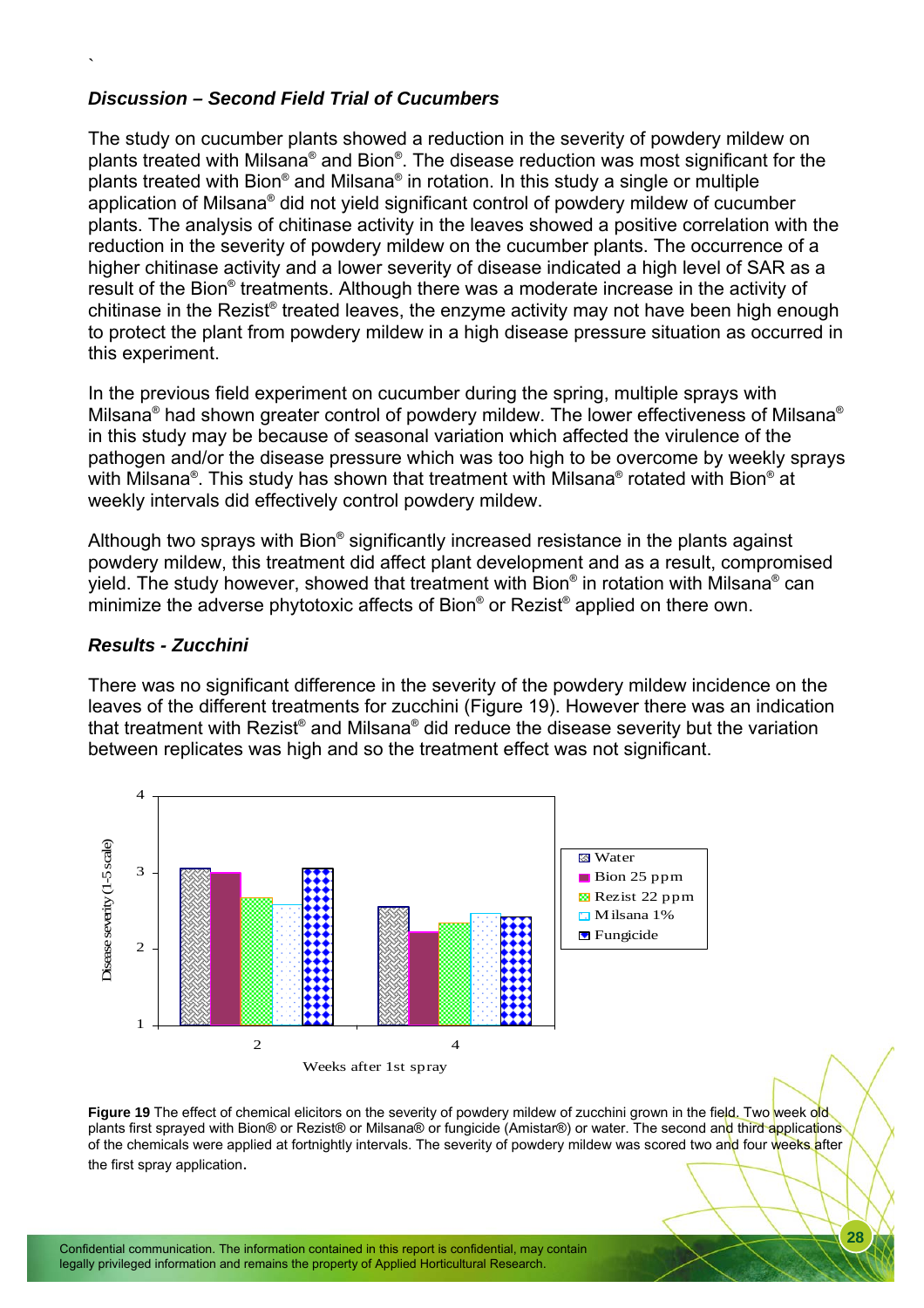Figure 20 shows that there was a significant increase in the chitinase activity of zucchini plants 14 days after the first spray application of Bion® ond Rezist® (Fig 20). The increase in chitinase activity dropped by day 28 in most of the treatments except for the multiple application of Bion® at 50 ppm. Multiple application of Bion® at 50 ppm had significantly increased chitinase activity compared to Bion® at 25 ppm or a single spray at 50 ppm. No significant increases were observed in chitinase activity for single or multiple sprays of Rezist® .



**Figure 20** The effect of chemical elicitors on the level of chitinase activity of zucchini plants. Leaf samples were collected on day 0, 14 and 28 after the first spray of the chemicals by cutting off a quarter of the  $4<sup>th</sup>$  fully expanded leaf from four plants of each replicate. The values in the graph are the average of three replicates assayed in duplicate. The bars on the column represent the standard errors of the treatments.

#### *Discussion – Second Field Trial of Zucchini*.

`

In both trials the zucchini cultivar "Columbia" was grown. This was a very vigorous cultivar. It seemed that this cultivar had some inherent disease resistance as the response to the treatments was very variable between replicates in both trials. However during the first 4 weeks of the trials there was an indication that the Rezist® and Milsana® treatments did reduce the severity of the powdery mildew infection. However the variability between the replicates meant that the results were not statistically significant. Further work is needed to determine if in very vigorous cultivars the treatments need to be applied over shorter intervals or at higher concentrations to induce a sustained response that can control powdery mildew in zucchini.

It is interesting to note the difference in the level of response to the SAR elicitors seen in cucumbers and zucchini's.

Confidential communication. The information contained in this report is confidential, may contain legally privileged information and remains the property of Applied Horticultural Research.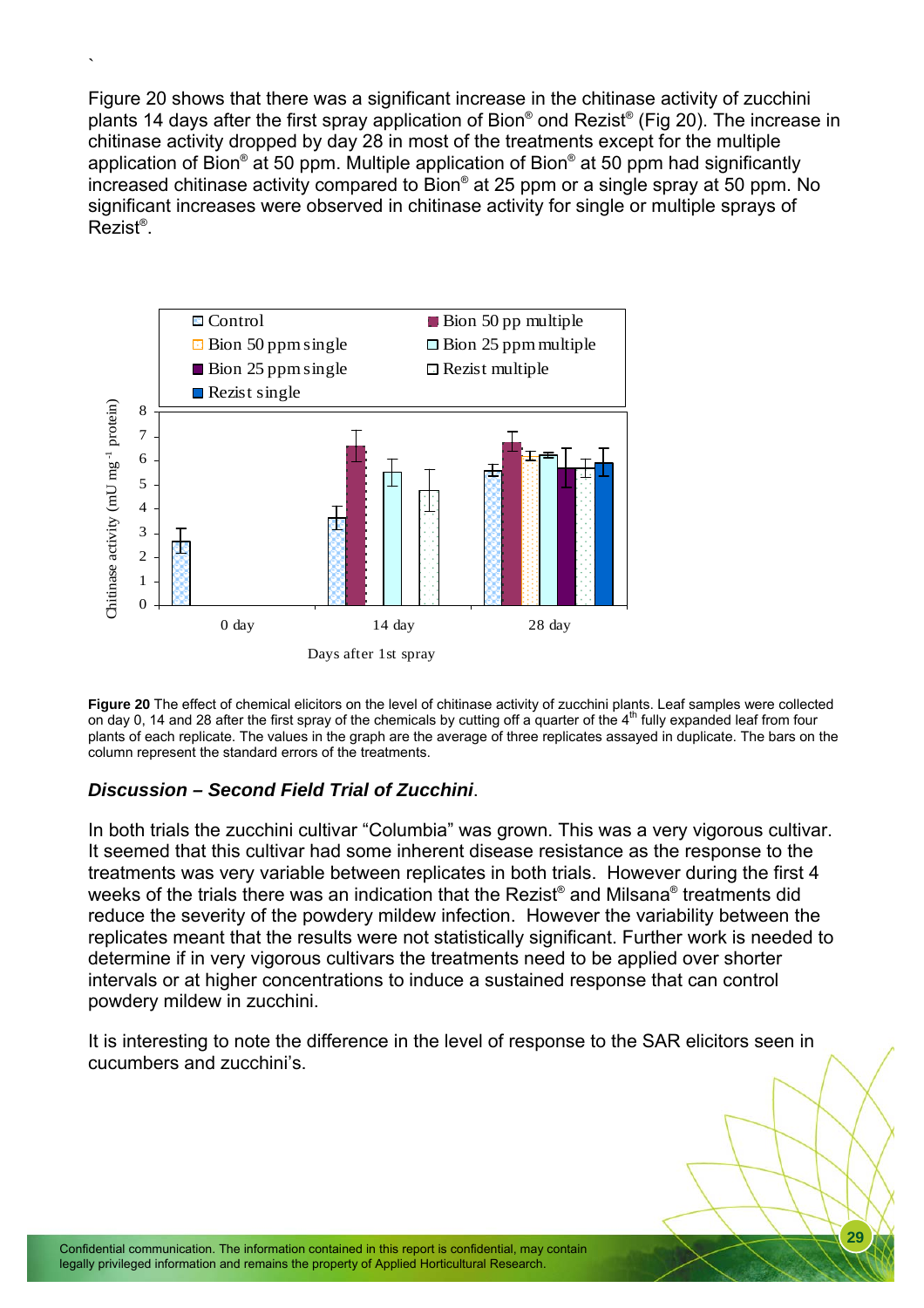## Technology Transfer

`

- 1. Article for Good Fruit and Vegetable Magazine July 2005 "Plants Can Protect Themselves Against Disease"
- 2. Article for Good fruit and Vegetable Magazine January 2007 "Systemic Acquired Resistance (SAR) controls powdery mildew in cucumbers"
- 3. Conference presentation Australasian Plant Pathology Conference Adelaide Sept 2007 "Exploitation of natural plant resistance to control powdery mildew in cucurbits"
- 4. Presentation to ACIAR SAR workshop in Brisbane October 2007
- 5. Article in Vegetables Australia September 2007 "Self defence Unlocks the Door"
- 6. A research paper that will be submitted to an appropriate refereed journal is in being prepared.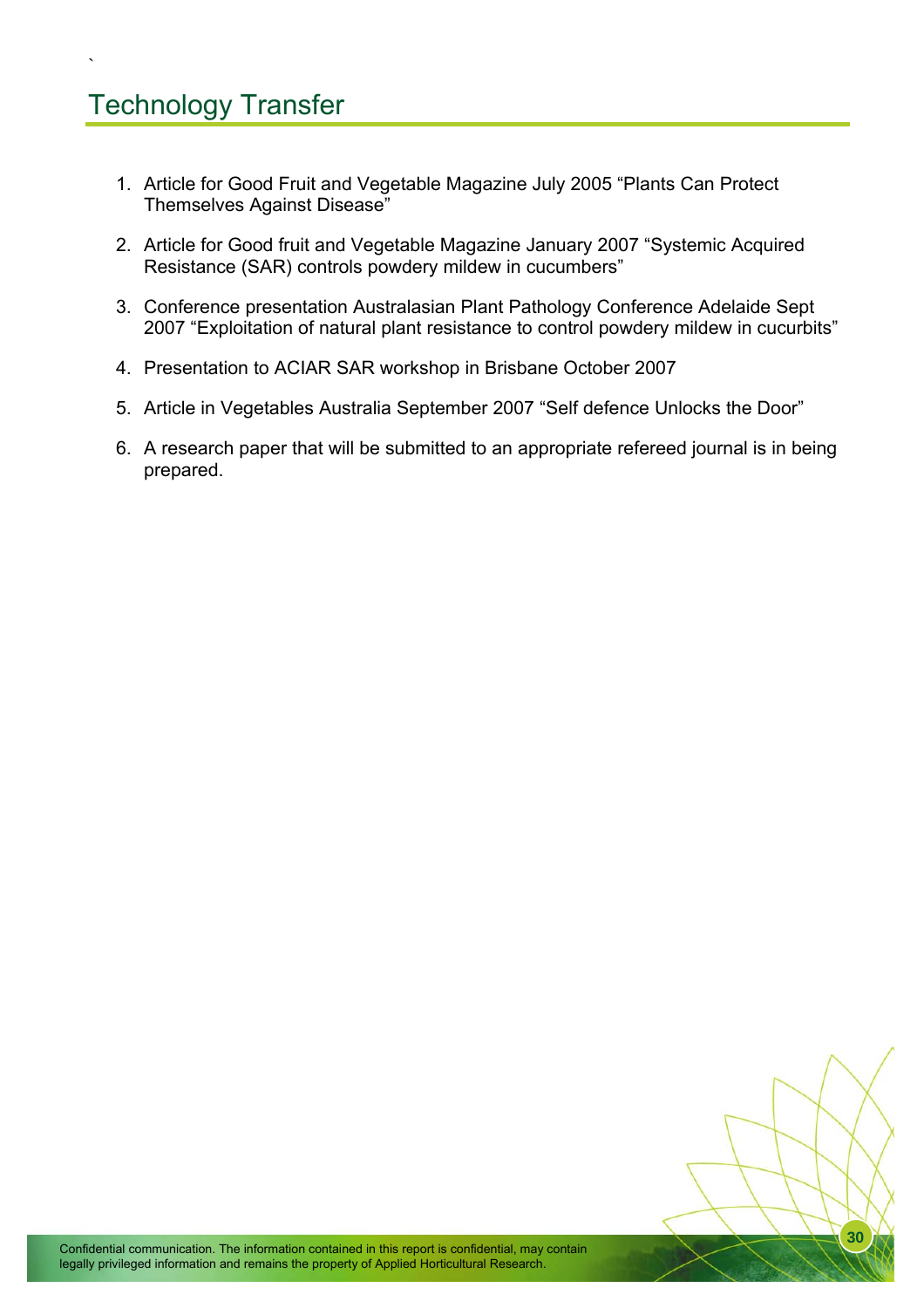## **Conclusions**

`

The research showed that powdery mildew could be controlled in cucumbers grown in poly tunnels using elicitors of SAR.

- **Bion**<sup>®</sup> provided consistent and long lasting control of powdery mildew
- At high disease pressure Milsana<sup>®</sup> and Rezist<sup>®</sup> were less effective
- Bion<sup>®</sup> or Rezist<sup>®</sup> applied 3 times on their own affected plant growth
- Rotational application of elicitors improved outcomes
- Milsana® followed by Bion® provided better disease control than Bion® followed by a Milsana®
- A rotational spray of Milsana<sup>®</sup> minimised the phytotoxicity of Bion<sup>®</sup> or Rezist<sup>®</sup>
- A rotational spray program using Bion<sup>®</sup> and Milsana<sup>®</sup> performed much better than the conventional fungicide program
- In zucchini the application of Bion<sup>®</sup> and Rezist<sup>®</sup> induced a systemic response as indicated by an increase in chitinase activity.
- In zucchini the application of Bion<sup>®</sup> and Rezist<sup>®</sup> did not significantly reduce the severity of the powdery mildew infection. Part of the reason for this was the large variability in response between treatment replicates. More work is required for zucchini.
- This work shows that the tested chemical elicitors do have the potential to exploit the plants' natural disease resistance and as a result their use could minimise the use of synthetic fungicides in cucurbit crops.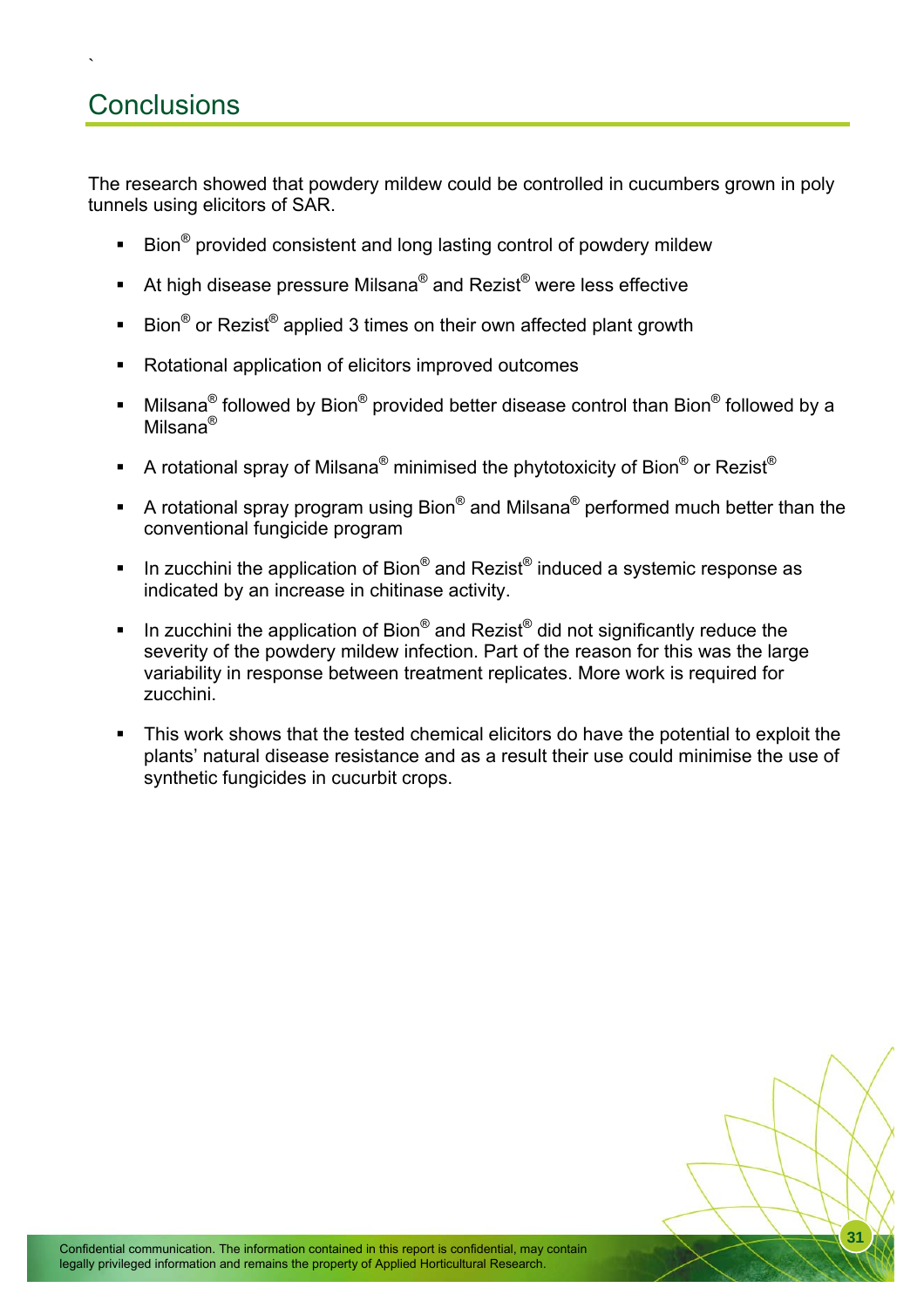## Recommendations

`

- 1. It is recommended that more work is done to investigate the interaction between plant health, plant nutrition and the induction of SAR. This work could help to improve the consistency of the SAR response and subsequent disease control in vegetable crops.
- 2. It is recommended that Bion $^{\circledR}$  and Milsana $^{\circledR}$  are investigated further for use on vegetables by first applying for minor use permits. AgAware Consulting Pty Ltd have been asked by AusVeg to evaluate minor-use proposals, design data generation processes in support of permit applications, coordinate permit applications and liaise with the APVMA and growers. It is recommended that Bion<sup>®</sup> and Milsana<sup>®</sup> are included in this program.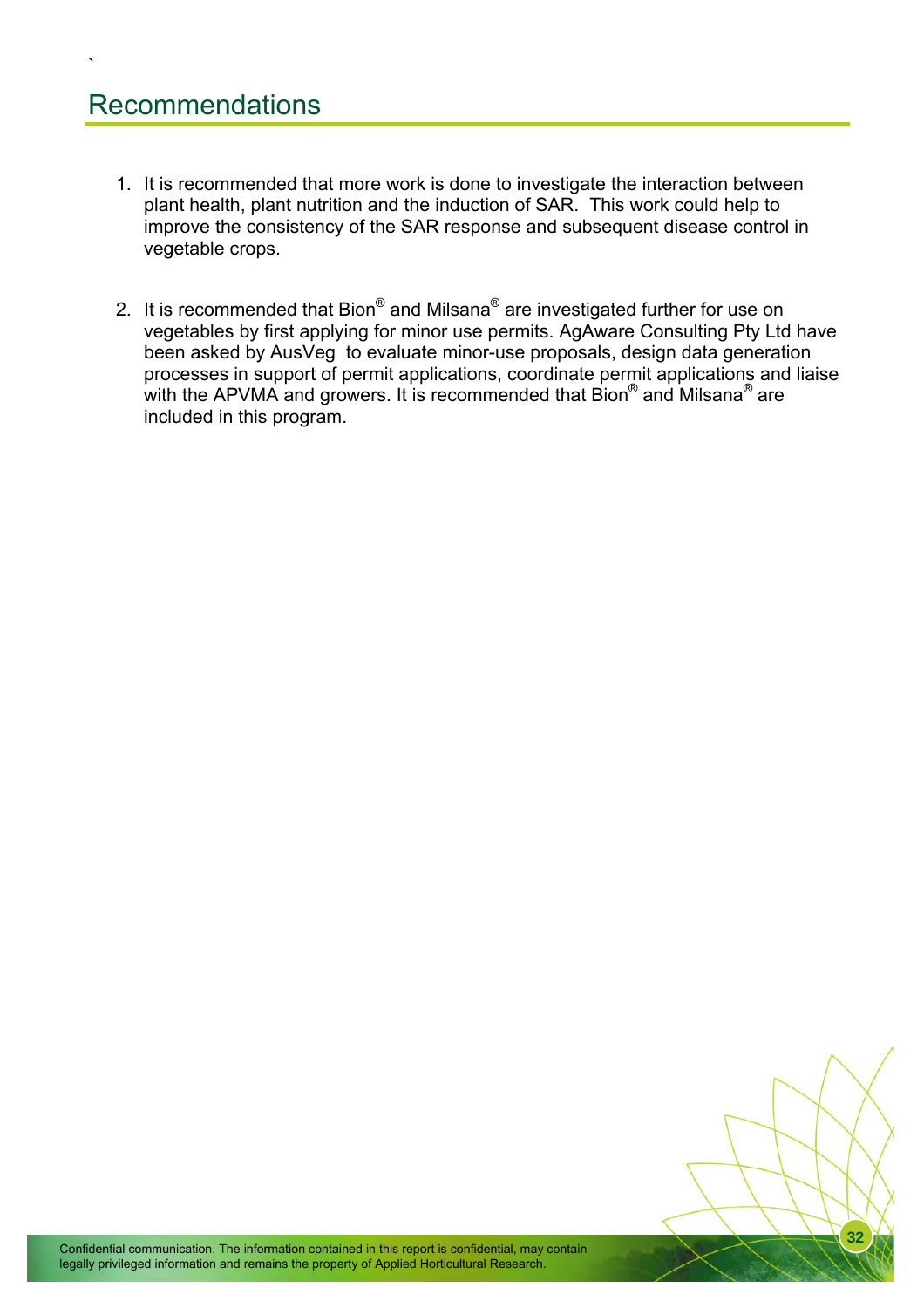`

- Agostini, J.P., Bushong, P.M. and Timmer, L.W. 2003. Greenhouse evaluation of products that induce host resistance for control of Scab, Melanose and Alternaria Brown Spot of citrus. Plant Disease, 87: 69- 74.
- Bokshi, A.I., Morris, S.C., McConchie, R. and Deverall, B.J. 2006. Pre-harvest application of 2,6 dichloroisonicotinic acid, β-aminobutyric acid benzothiadiazole to control post-harvest storage diseases of melons by inducing systemic acquired resistance (SAR). The Journal of Horticultural Science & Biotechnology, 81: 700-706.
- Bradford, M. M. 1976. A rapid and sensitive method for the quantification of microgram quantities utilising the principle of protein-dye binding. Analytical Biochemistry, 72, 248-254.
- Hammerschmidt, R. and Yang-Cashman, P. 1995. Induced resistance in cucurbits, p 63-85. In: Hammerschmidt R. and Kuć J. (eds.), Induced resistance to disease in plants. Kluwer Academic, Amsterdam.
- Heil, M., Hilpert, A., Kaiser, W. and Linsenmair, K.E. 2000. Reduced growth and seed set following chemical induction of pathogen defence: does systemic acquired resistance (SAR) incur allocation cost? Journal of Ecology, 88: 645-654.
- Kelly. G. 2007. Cucurbit production in Australia. Acta Horticulturae, 731: 479-484. Proceedings of the III international Symposium on Cucurbits.
- Kirrane, E.F., Hoppin, J.A., Kamel, F., Umbach, D.M., Boyes, W.K., DeRoos, A.J., Alavanja, M and Sandler, D.P. 2005. Retinal degeneration and other eye disorders in wives of farmer pesticide applicators enrolled in the agricultural study. American Journal of Epidemiology, 161: 1020-1029.
- Konstantinidou-Doltsinis, S., Markellou, E., Kasselaki, A.K., Fanouraki, M.N., Koumaki,, C.M., Schmitt, A., Liopa-Tsakalidis, A. and Malathrakis, N.E. 2006. Efficacy of Milsana<sup>®</sup>, a formulated plant extract from Reynoutria sachalinsis, against powdery mildew of tomato. BioControl, 51: 375-392.
- Letham, D.B. and Priest, M.J. 1989. Occurance of cleistothecia of Sphaerotheca fuliginea on cucurbits in South Australia and New South Wales. Australian Plant Pathology, 18: 35-37.
- McGrath, M.T. 2001. Fungicide resistance in cucurbits powdery mildew: Experiences and challenges. Plant Disease, 85: 236-245.
- O'Brien, R.G. 1994. Fungicide resistance in populations of cucurbit powdery mildew (Sphaerotheca fuliginea). New Zealand Journal of Crop and Horticultural Science, 22: 145-149.
- Raskin, I. 1998. Biological role of precursors and metabolites of salicylic acid. ICPP'98. Abstract (Web site).
- Schirra, M., D'hallewin, G., Ben-Yehoshua, S. and Fallik, E. 2000. Host-pathogen interactions modulated by heat treatment. Postharvest Biology and Technology, 21: 71-85.